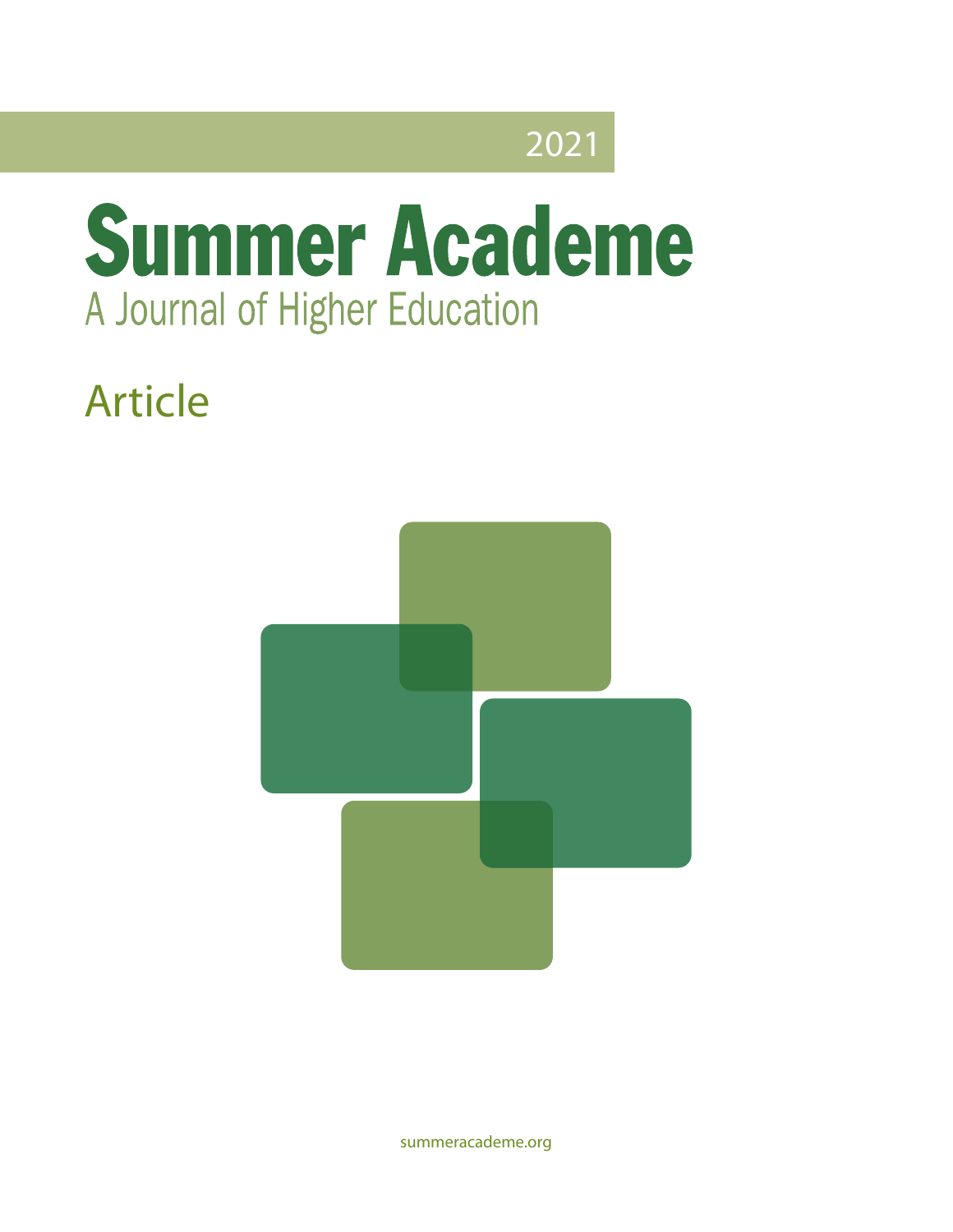## *Condensed and Uploaded: Comparing Student Learning Outcomes in a Condensed, Online Summer Class with Outcomes in a Full-Semester, Face-to-Face Class*

Jessica R. Welch Embry-Riddle Aeronautical University

Christopher R. Roland University of Central Arkansas

Josh Boyd Purdue University

#### **Abstract**

With the significant cost of higher education and the uncertainty surrounding the COVID-19 pandemic, college students are increasingly seeking alternatives to traditional, face-to-face learning. However, concerns arise regarding whether condensed, online classes offer a comparable experience to their full-length, face-to-face counterparts. Using a pretest/posttest design, this study compares the achievement of learning outcomes and student satisfaction between a course offered in a full-semester, face-to-face format and the same course taught by the same professor in a condensed, online format. Results indicate that, although online students in the condensed course achieved more of their anticipated learning outcomes, they were less satisfied with their instructor. We offer potential explanations, practical implications, and guidelines.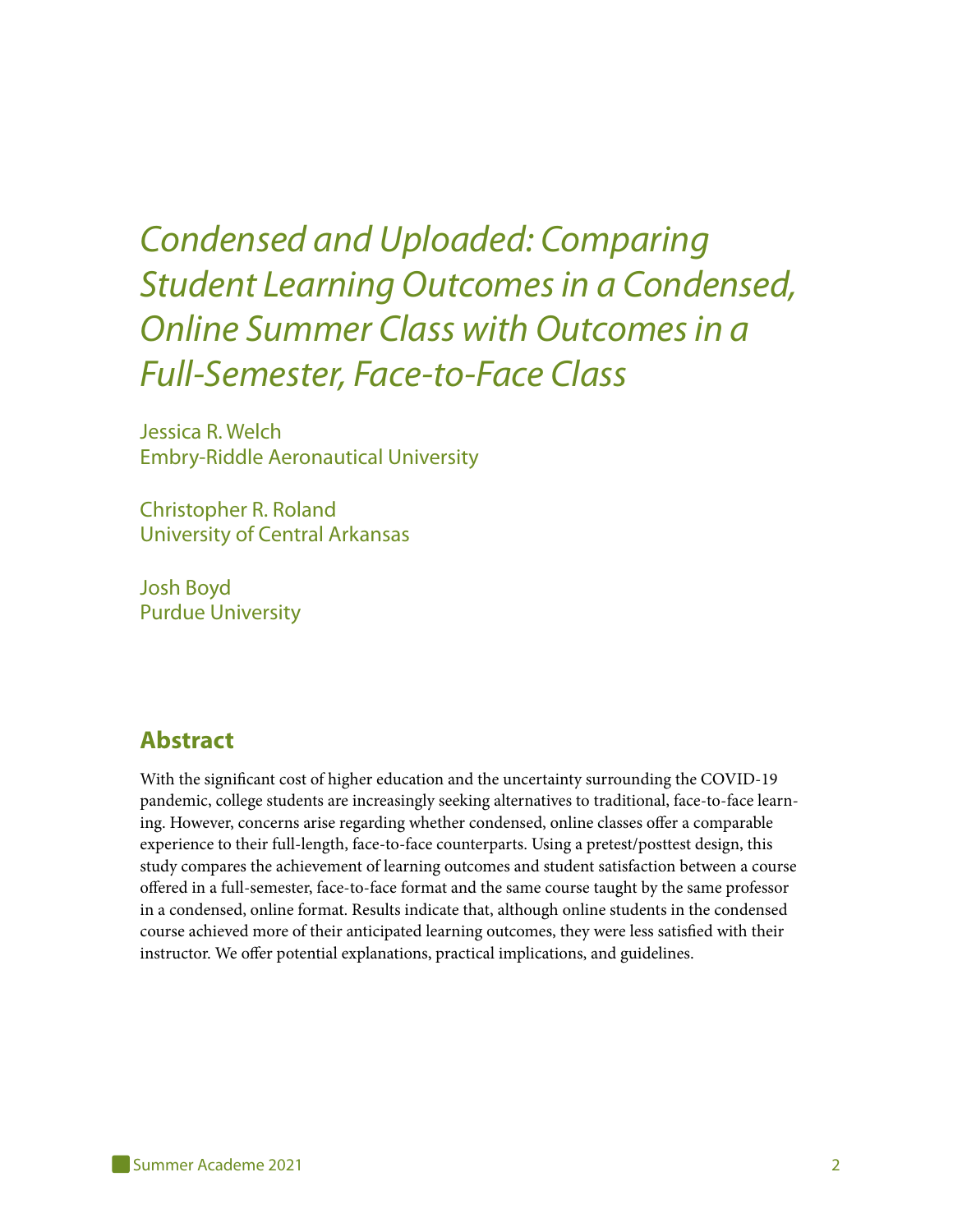#### **Introduction**

The 21st century has witnessed an array of new delivery methods for university courses. In addition to traditional delivery on residential campuses for semesters or quarters, options include short and long summer terms, winter terms, and even spring break classes. In almost all of these conventional and condensed terms, distance learning is a delivery option as well. And during the extraordinary circumstances of the COVID-19 pandemic, various combinations of condensed term lengths and online or hybrid delivery models have become commonplace. In spring of 2020, 1,300 US colleges and universities drastically altered their instruction modality with 65% adopting an online or hybrid model of instruction (College Crisis Initiative, 2021). In addition to alterations in instruction modality, many universities have condensed schedules to manage campus transmission risk. Many major universities have adopted a range of policies including removing midterm breaks, removing two weeks at the end of the term, or offering abbreviated courses (Nietzel, 2020).

However, changes in higher education delivery were already occurring before the pandemic accelerated the process. In a comprehensive survey of changes in university course delivery over the past hundred years, Harbor and Nemelka (2016), following Smith and Byrd (2015), reported several explanations for a recent increase in summer and online course offerings. Summer courses can allow for experimentation with pedagogy (benefiting instructors), and they can also benefit students by giving them the opportunity to catch up on credit hours, get ahead of schedule, or even pursue three-year degree options. Condensed online courses specifically provide a more flexible schedule, allowing students to travel or work during the summer. Distance learning is also beneficial for international students who may want the option to return home for the summer while continuing their education. Noting the particular benefits to students of summer online courses, Harbor and Nemelka (2016) noted that online offerings (pre-pandemic) made up about 25% of all summer courses.

As terms' formats vary, it is not always clear if the various lengths and modalities result in the same learning outcomes. This has prompted numerous discussions about the efficacy of different modes and durations of instruction. Interactivity between students, instructors, and class content has emerged as an important factor in explaining what makes courses effective (Anderson, 2003). Consequently, this finding has prompted inquiry into how the intensity and type of interaction may differ across instructional methods, as well as how these differences relate to student learning outcomes and satisfaction (Bernard et al., 2009).

This study compares student satisfaction and achievement of learning outcomes in a conventional full-semester, 16-week, face-to-face class (16FTF) with satisfaction and learning outcomes in the same class delivered in a condensed, 4-week, summer, online format (4OL). The course, learning outcomes, and professor are the same. Using a pretest/posttest assessment rather than student grades, this study compares student achievement of learning outcomes before and after each term, seeking to understand whether learning differs with the combination of different delivery methods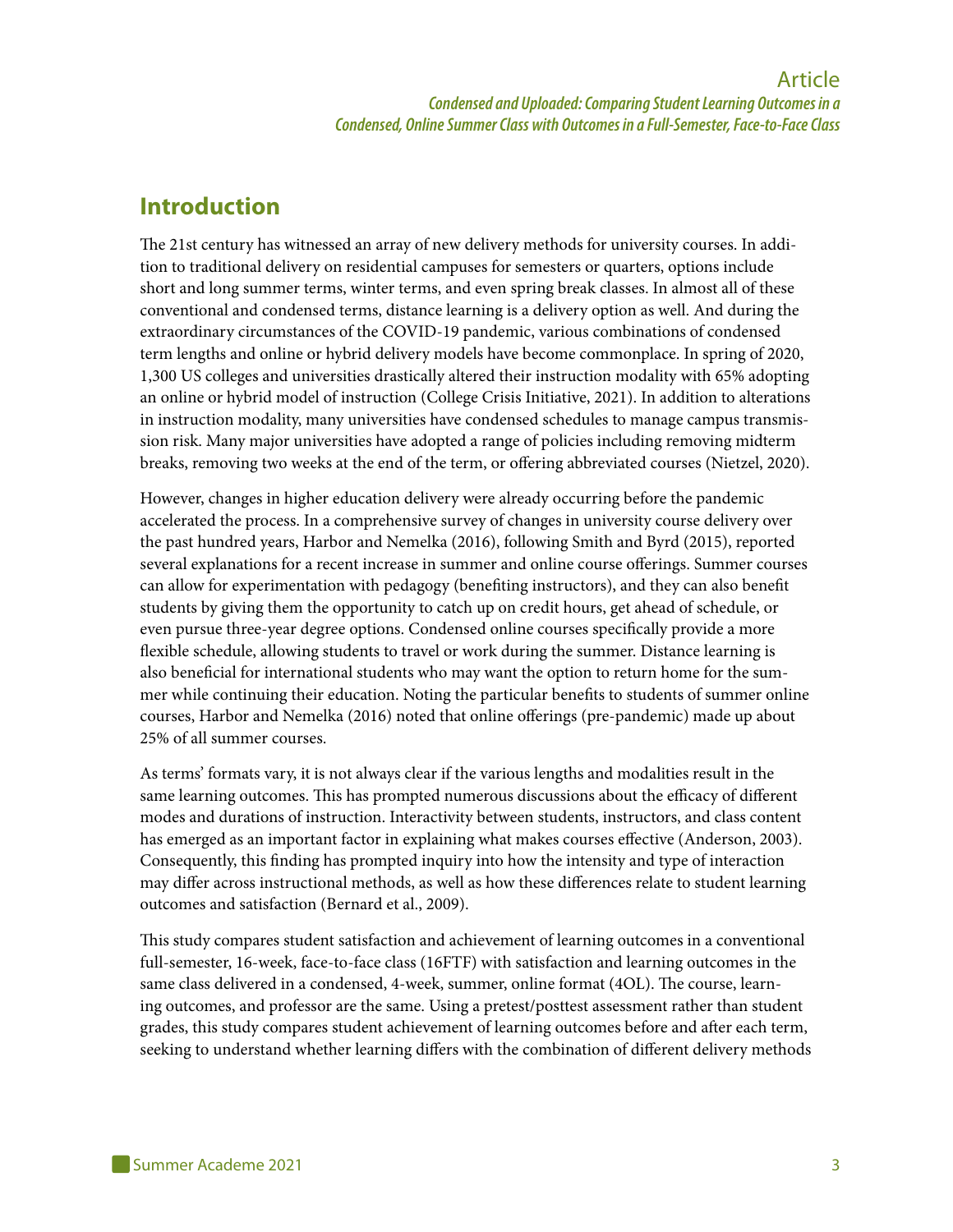and course lengths. Because online classes are often offered in a condensed schedule, we believe examining the combination of variables (modality and duration) enhances ecological validity, thus allowing practical implications and recommendations that are more representative of an emergent classroom environment.

#### Literature Review

Even before COVID-19, it was not uncommon for sections of the same course to be offered in different lengths and delivery methods. Since COVID-19, of course, the number of combinations of course modality and duration seem to have significantly increased. For example, during the spring semester of 2020, almost 25% of US colleges and universities drastically altered their instruction format by condensing schedules, adopting online or hybrid models, or removing midterm breaks (College Crisis Initiative, 2021; Nietzel, 2020).

Several previous studies have examined single changes in courses rather than holistic comparisons based on both duration and online/face-to-face modality. Before online courses existed, for instance, Bohlin and Hunt (1995) studied how comfortable in- and pre-service teachers felt simply using computers in teacher training courses. They studied anxiety, confidence, usefulness, and liking of computers across different course schedules and arrangements, and they found that the two factors that contributed the most to student self-reported comfort with technology were more frequent meetings (i.e., more class meetings per week) and course duration of more than 10 weeks. Scott (1994) compared student perceptions of 14-week semester classes with 8-week and 4-week summer versions, finding that the more condensed duration featured "greater continuity of learning" and "greater concentration/focus on learning" because students' attention was not divided by as many other classes at the same time (p. 12). Students and instructors agreed that expectations for class performance in the summer were lower than in the regular semester, but nevertheless students reported more stress in summer classes because of the increased frequency of meetings (Scott, 1994).

In the study that focused most directly on comparing student learning in courses of different lengths before the advent of online courses, Van Scyoc and Gleason (1993) used a standardized economics test, along with student exam scores, to measure students' learning. Comparing results after 14-week and 3-week versions of the same course, they found that students demonstrated more learning during the 3-week course than they did during the 14-week course. However, these studies examined course instruction in only one format. It is possible that different modalities combined with different course duration may have a different impact on student learning.

It appears that students sometimes believe they learn better in the condensed schedule of summer classes. Ho and Karagiannidis (2007) asked undergraduates taking a summer class how they felt about the different delivery method, and their marketing students perceived that they learned more in the condensed schedule. Kucsera and Zimmaro (2010) also found that summer versions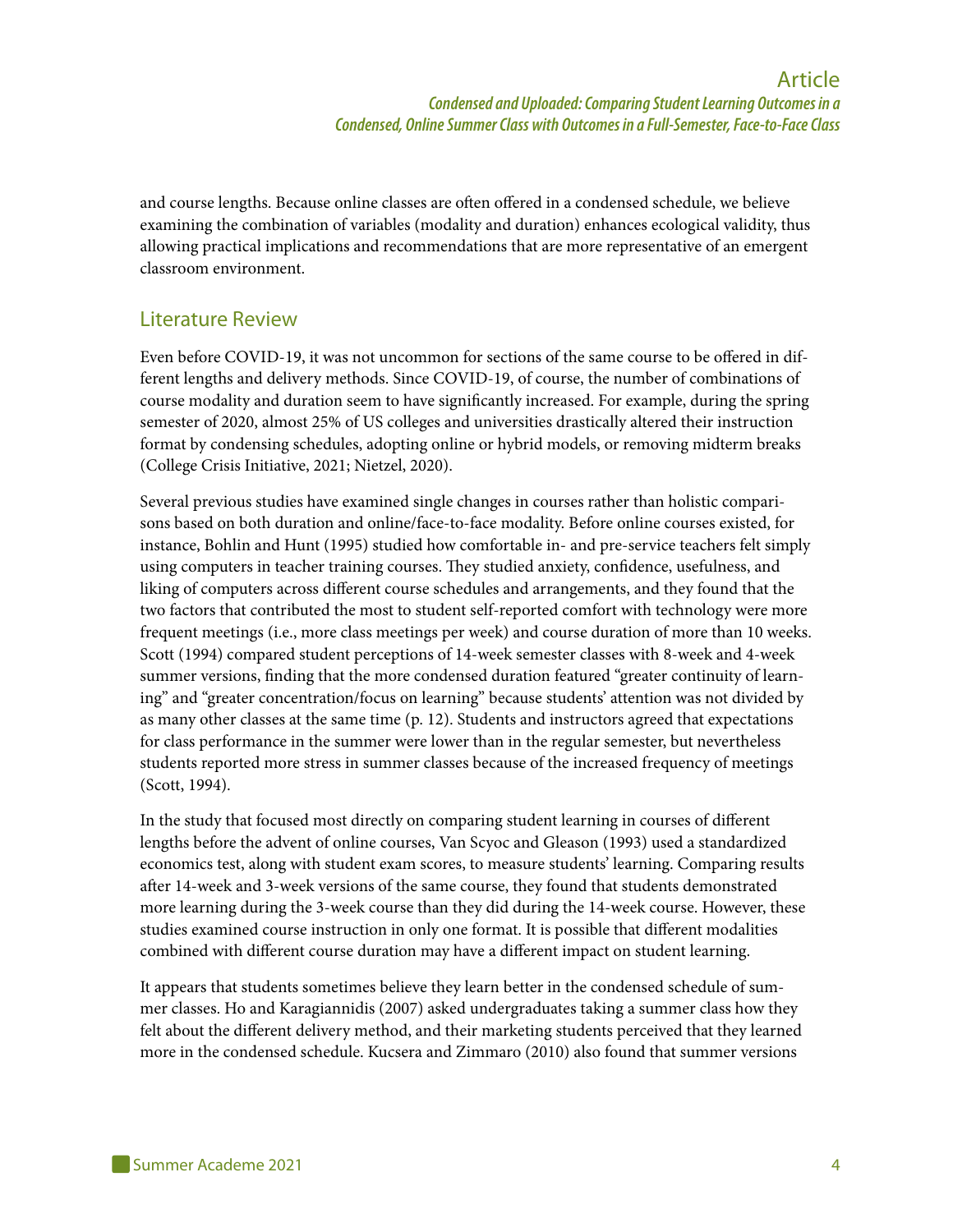of classes delivered by the same instructor received higher instructor and course evaluations than the full-semester versions. Anastasi (2007) compared face-to-face full-semester undergraduate classes with face-to-face summer classes. Though undergraduate students perceived the summer version to be slightly more demanding, their performance (measured by final course grades) was similar in both types.

Many courses that are offered online are also condensed, changing both the modality and the duration of the class. Recognizing this change and acknowledging the recent push for accountability in universities, Chatham-Carpenter (2017) has urged scholars to "investigate student learning in the online classroom" (p. 493). More recently, the COVID-19 pandemic has led many universities in the United States to transition to full or partial virtual learning.

While the current study attempts to expand understanding of the efficacy of online classes (that are also offered in more condensed time periods), it is not the first study to compare learning online with learning in comparable offline courses. Ferguson and DeFelice (2010) compared graduate student learning in full-semester courses with learning in summer online courses. By focusing on student perceptions and using academic performance as a measure of learning, they found that students did not perceive any differences in their learning. While students' grades were better in the online summer courses, they were less satisfied with their interactions with the instructor. Perhaps most similar to the current research was a study that used the same professor and the same class to compare full-semester classes delivered face-to-face and online (Friday et al., 2006). In this case the delivery method changed, but the course duration did not. The study found no significant difference in student performance.

In addition to affecting students' achievement of learning outcomes, differences in course duration and modality may also affect their satisfaction with the course. Here, satisfaction is defined as a student's subjective evaluation of the favorability of outcomes and experiences associated with education (Oliver & DeSarbo, 1989). The world of higher education is increasingly dynamic, and institutions can increase student admission and retention by ensuring student satisfaction (Elliot & Shin, 2002). Previous research has found that student satisfaction depends on multiple factors, including interaction quality (Clemes et al., 2008), student expectations (Alves & Raposo, 2007), student-centeredness of education, and instructional effectiveness (Elliott, 2002).

An additional factor that may differentiate student satisfaction in online versus face-to-face classes is social presence. Early research on social presence defines it as the extent to which the medium fosters a sense of closeness between communicators in a mediated interpersonal interaction. Social presence consists of intimacy, a mutual feeling of closeness; and immediacy, the perceived psychological distance between interactants (Short et al., 1976). The degree to which technology restricts social cues, such as vocalics or nonverbal cues, may limit perceptions of social presence (Allmendinger, 2010). Frisby et al. (2013) found that online instruction with more social cues (visual, auditory, textual) yielded higher perceptions of social presence and better attainment of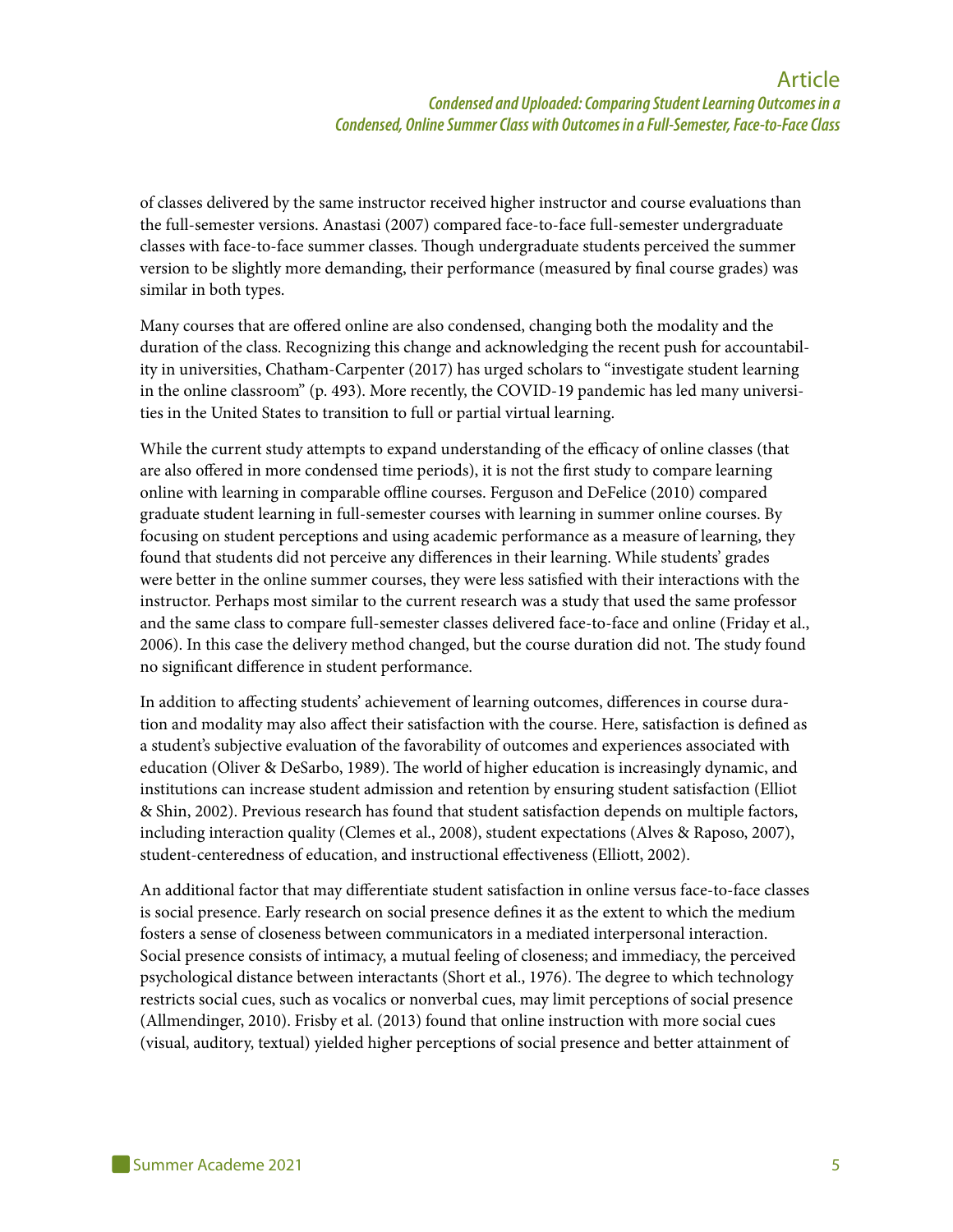relationship goals among students compared to instruction with fewer social cues (text only). This suggests that the affordances of technology used in online instruction may have implications for student perceptions of instructors.

Studies on social presence may further explain how online instructional delivery affects perceptions of broader student-instructor relations. Through altering the degree of social cues in online instruction, researchers have tested how social presence may relate to a range of perceptions of instructors. Online instruction that is high in social presence (compared to low) has been associated with greater student perceptions of learning (Arbaugh, 2005) and instructor immediacy (Cui et al., 2013). Richardson et al. (2017) conducted a meta-analysis to investigate the role of social presence in student learning outcomes and found moderate positive correlations between student satisfaction and learning. However, a high degree of variation among study correlations suggests the nature of the online instructional setting played a central role in the relationship between social presence and learning outcomes. This invites further inquiry into how different characteristics of online instructional modalities may impact student satisfaction.

#### Research Questions

In this study, we examine this broad question: How does student learning in conventional semesterlength, face-to-face instruction compare with student learning in condensed, online delivery? Rather than isolate the contributions of the online modality or the condensed term length, we look holistically at whether learning is similar even when multiple aspects of the course are manipulated. This manipulation of various aspects of a course offers a practical comparison, particularly in a time when COVID-19 has condensed semesters by one or more weeks and moved part or all of course content and interaction online. Studying the impact of these changes with the professor held constant may also shed light on how the achievement of learning outcomes varies among sections of courses taught by different instructors.

Though results of previous efforts to compare different course formats have been mixed, there are indications that the condensed, online format leads to comparable or improved student learning. This study tests that idea by comparing undergraduate student learning in a conventional fullsemester (16-week), face-to-face class (16FTF) with student learning in the same class offered as a condensed, summer (4-week) online class (4OL). Therefore, the following research questions are posed:

**Research Question 1:** How did the achievement of individual learning outcomes differ among students in the 4OL versus 16FTF courses?

**Research Question 2:** How does course format impact changes in students' achievement of learning outcomes?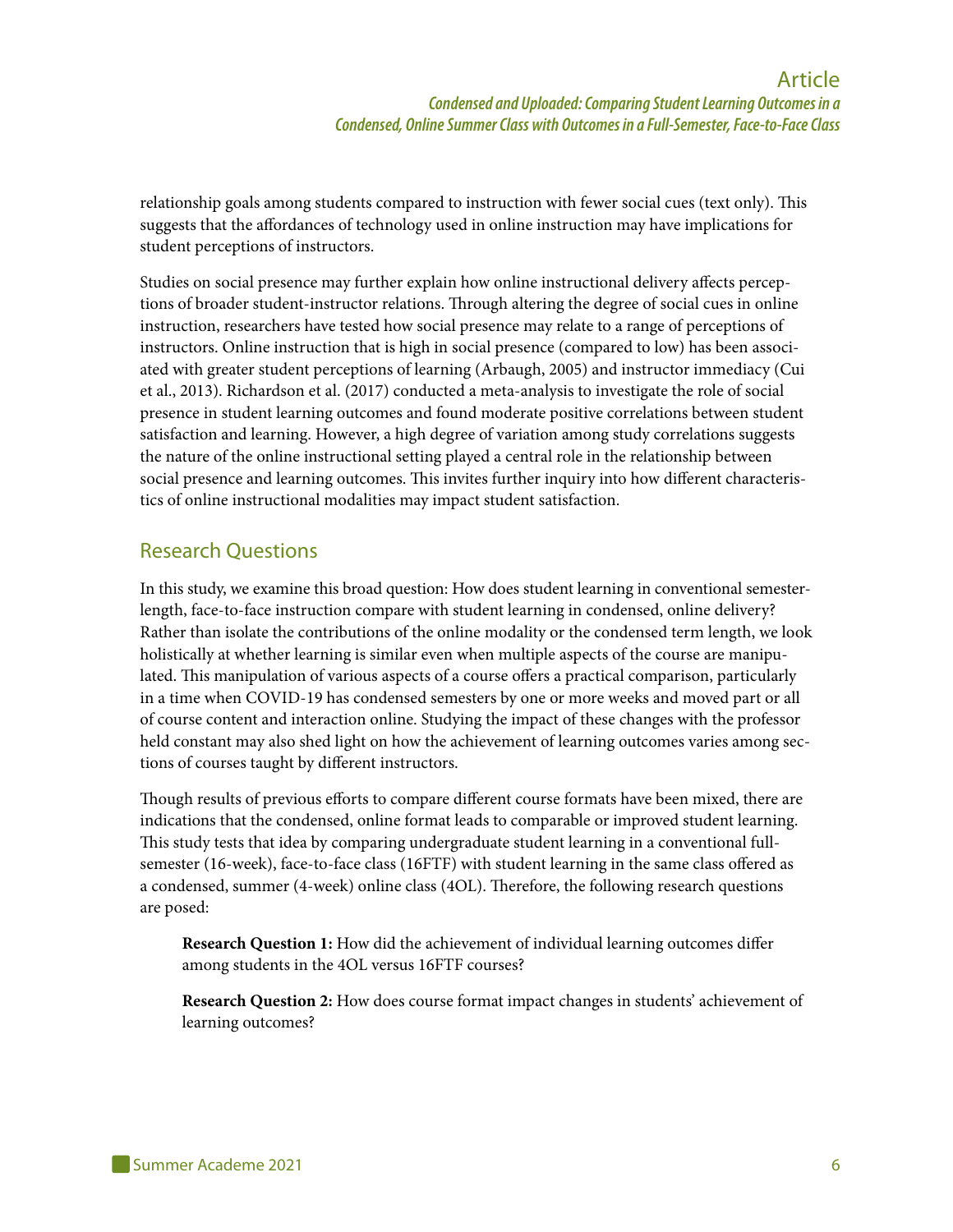Previous studies' assessment of learning outcome achievement primarily relied on students' final grades. This measurement is problematic because final grades are impacted by variables like students' time management skills, punctuality, and ability to follow directions in addition to their learning. Furthermore, final grades represent the extent to which students have achieved the *combination* of all course learning objects. Our first research question explores the achievement of learning outcomes individually to determine which ones are (not) being met. A final issue with measuring student learning with final grades is that it does not account for students' previous knowledge of content when beginning the course. Therefore, our second research question relies on *changes* in student overall scores between the pre- and posttests to assess the extent to which student knowledge improved.

In response to inconsistent findings related to social presence in varying formats and durations, and the impact of social presence on satisfaction, the final research question is posed:

**Research Question 3:** How did student satisfaction differ between 4OL and 16FTF courses?

#### **Method**

#### The Study Course

The course at the heart of this study is a writing-intensive course required of all communication majors at a large public university in the Midwestern United States. Two versions of this course, taught by the same professor and using the same learning outcomes, were compared in this study: a 16-week large lecture version with face-to-face instruction, and a 4-week online version of the same course. The face-to-face class typically contains 90 to 110 students, and the online summer version generally enrolls 17 to 20 students. Only one section of the course is offered each semester. Data collection occurred over the course of three years (2015 to 2017), and the data set includes responses from two 4OL sections and two 16FTF sections.

The 4OL and 16FTF sections share the same learning objectives but differ in number of assignments and interaction frequency and intensity. Both sections require two major papers and two exams, both include online readings and quizzes, both meet the definition of a writing-intensive course (Farris & Smith, 1992), and both rely primarily on lectures. There are some differences, however, necessitated by the differences in format. While the 16FTF class has 50-minute lecture periods, the 4OL class has asynchronous lectures broken into smaller pieces (mostly videos between 6 and 20 minutes in length). The same instructor teaches all of the sections in this study and has been teaching the course since 2001. Though there are, of course, minor changes in illustrations and applications over time, the learning outcomes are identical and the content is substantially the same. Online course videos cover the same content, by the same instructor, as in-person lectures.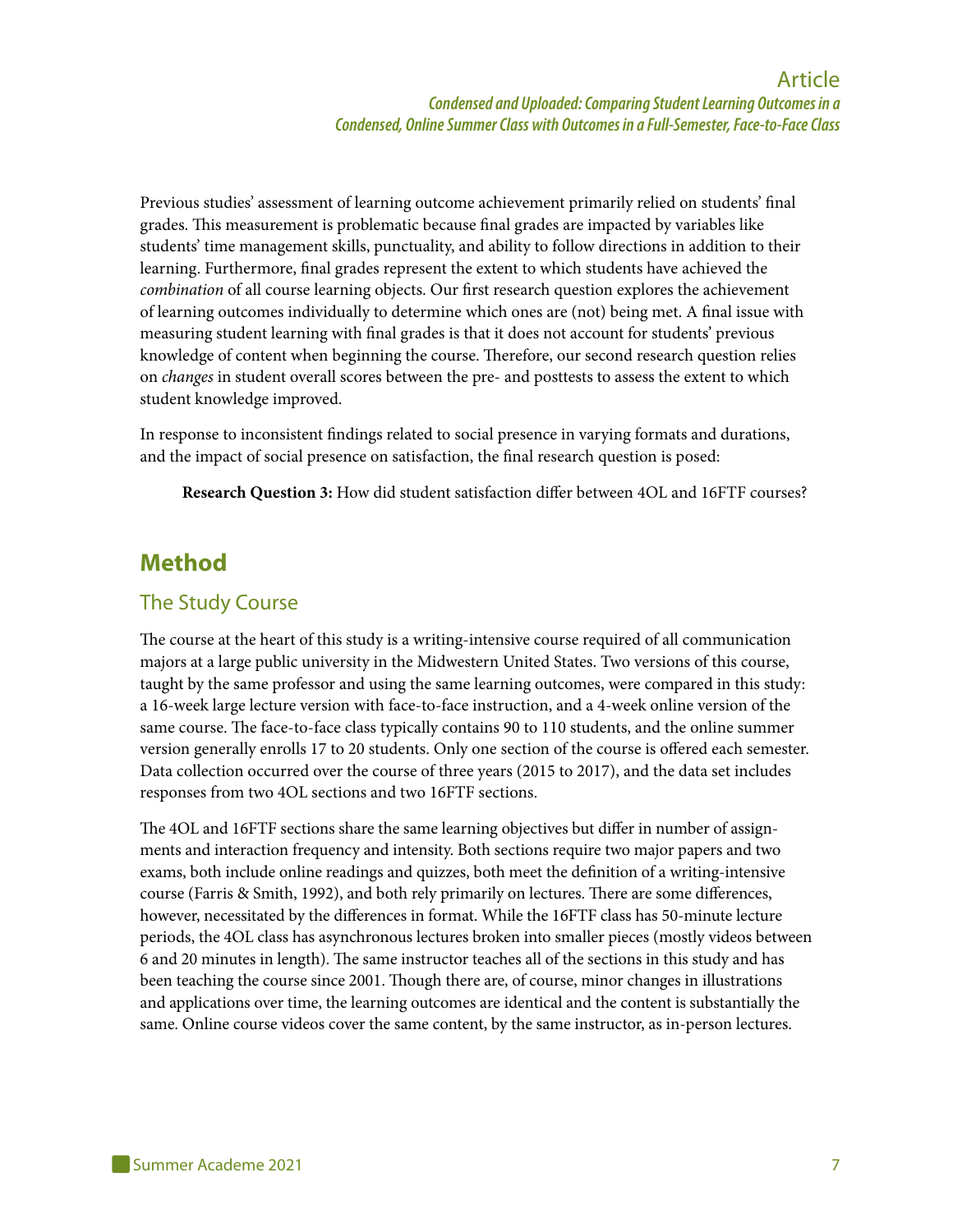While the 16FTF class has 18 homework assignments, the 4OL class has only 12. There are only 19 weekdays in the 4-week online session, so it would create a problem if the exams, major papers, and homework assignments of the full-semester course (22) exceeded that number. Consequently, the number of homework assignments for the 4OL section is reduced to avoid having more than one assignment due each day. A reduction in the number of assignments is not uncommon in many summer courses condensed into fewer weeks (whether delivered online or face-to-face).

In addition to the length and delivery method, courses varied in the nature and frequency of interaction between instructor and students. Due to the short duration and distributed nature of 4OL sections, additional interaction was required, resulting in frequent student-instructor interaction. In these 4OL sections, students corresponded with the instructor daily through the submission of class activities and assignments, and the daily receipt of instructor feedback on these assignments. In contrast, students in 16FTF sections interacted with the instructor infrequently outside of regular class meetings. Both course formats were structured to produce low-frequency student-tostudent interaction, with interaction limited to class discussions.

This foundational course has four units intended to introduce students to concepts they will draw on during their continuing studies in communication: critical thinking and writing, rhetoric, qualitative research methods, and critical perspectives. The most challenging unit to translate into pretest/posttest questions was critical thinking and writing. Bearing in mind Medhurst's (1989) charge that teaching rhetoric and writing to undergraduates provides "analytical 'equipment for living'" (p. 175), the instructor developed prompts for the pre- and posttests that gave students the opportunity to demonstrate just those kinds of skills.

Most of the course comparison studies cited earlier used student grades to assess learning outcomes. However, as Friday et al. (2006) acknowledged, "using the grade received in the course as the outcome measure may be more a function of student compliance than student learning" (p. 76). A final course grade is the result of several factors including student learning, but it might also measure how well students meet deadlines and follow directions. Darling (2017) has called for a renewed focus on actual student learning rather than perceptions only, urging scholars to find "direct evidence of observed student learning" (p. 254). By using a pretest/posttest structure, this study responds to this limitation in previous studies and addresses the need for more direct evidence of student learning.

Each learning outcome in the course was translated into one or more items on the pre- and posttests that measured whether the outcome had been achieved. By separating the learning measure entirely from student grades, this approach assesses how much students know (relative to the learning outcomes) when they enter the class, and measures student learning gains by the end of the course. This is a normal part of instruction in the class, with the pretest being used to help the instructor understand the knowledge students bring into the class with them and the posttest highlighting areas where instruction did or did not result in meeting learning outcomes.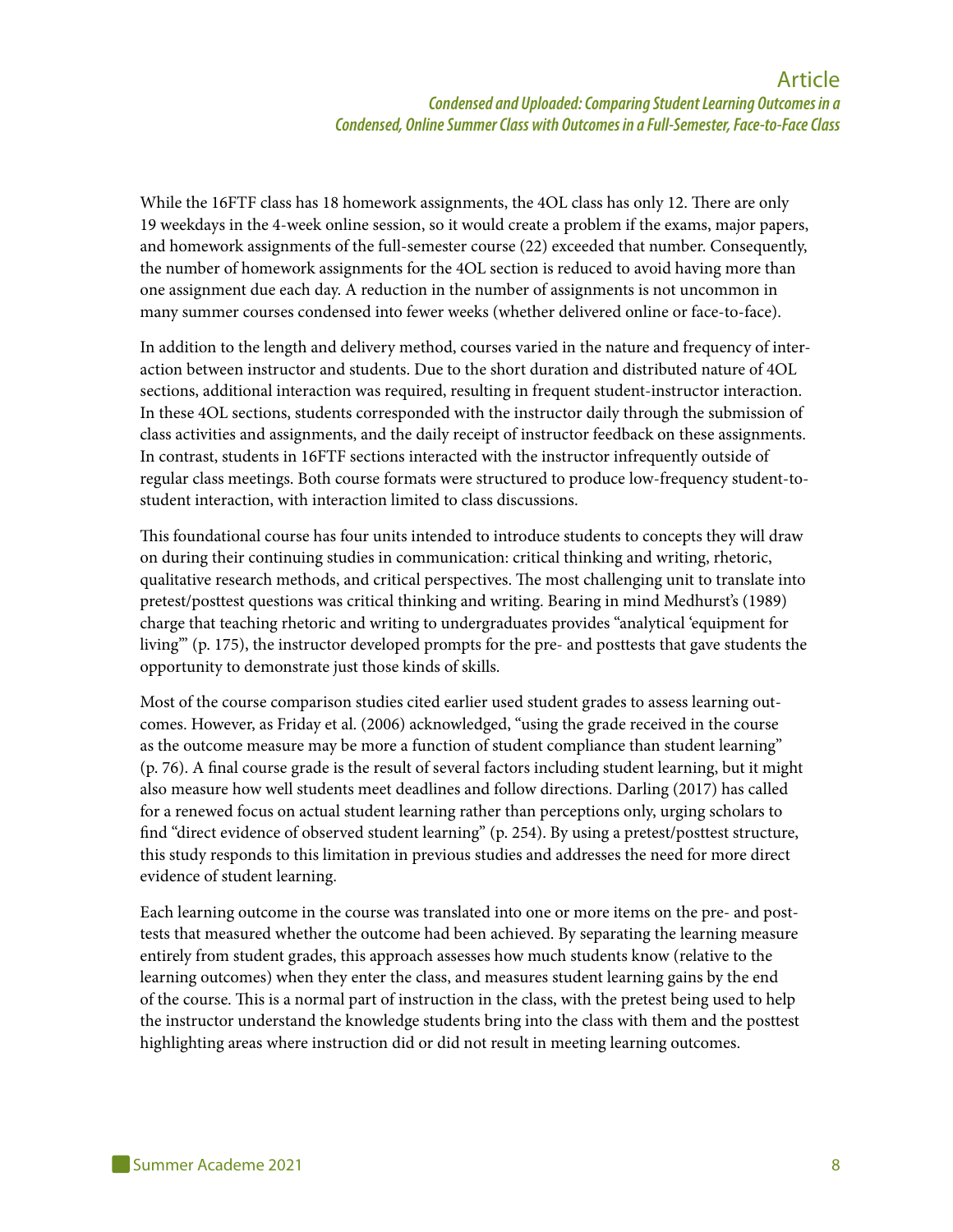#### Participants and Design

The sample consisted of 186 students from two 4-week online sections ( $n = 28$ ) and two 16-week face-to-face sections ( $n = 158$ ) of the course. The makeup of class by gender was similar in the two conditions (4OL sections were 70% female/30% male, while 16FTF sections were 71% female/29% male). In both conditions, more than 75% of the students had sophomore or junior status. An instrument assessing all course learning outcomes was administered at Week 1 and Week 4 for 4OL sections, and at Week 1 and Week 15 for 16FTF sections.

#### **Measures**

#### *Learning Outcomes*

To assess differences in the achievement of learning outcomes between the course formats, we began with the six student learning outcomes in the syllabus (see Appendix). Each of the six outcomes was measured by at least one pretest/posttest item for a total of 10 items. Some of these items were measured dichotomously, while others had potential score ranges varying from two to four. (See the Appendix for a complete explanation of the scoring method.) The learning outcomes were designed to assess proficiency in the four units, including the critical thinking and writing outcomes of (1) writing a thesis statement and (2) composing an argument with supporting evidence. Students were further asked to (3) identify foundational rhetorical concepts and theorists, ancient and modern. Next, participants were asked to (4) differentiate between qualitative research methods and (5) distinguish among various critical perspectives. Finally, participants (6) applied two of these methods to analyze a problem context. In addition to scoring individual items, a global score was computed for each participant based on an aggregate computation of the 10 items ranging from 0 to 20.

#### *Satisfaction*

Past research has indicated differences in student satisfaction between face-to-face and online classes (Concannon et al., 2005; Dennen et al., 2007). Therefore, students' perceptions of the course were assessed using anonymous end-of-semester course evaluations. These evaluations include 11 five-point Likert-type scale items which assess students' satisfaction with the course and the instructor. (See Table 1 in the Results section for all course evaluation items.) Whereas satisfaction is typically measured with an aggregate single item, the use of this multi-attribute level measurement allowed students to evaluate their satisfaction with each dimension of the course (Elliott & Shin, 2002). Responses from both 4OL sections and both 16FTF sections were combined for analyses, resulting in 28 responses from 4OL classes and 97 responses from 16FTF classes.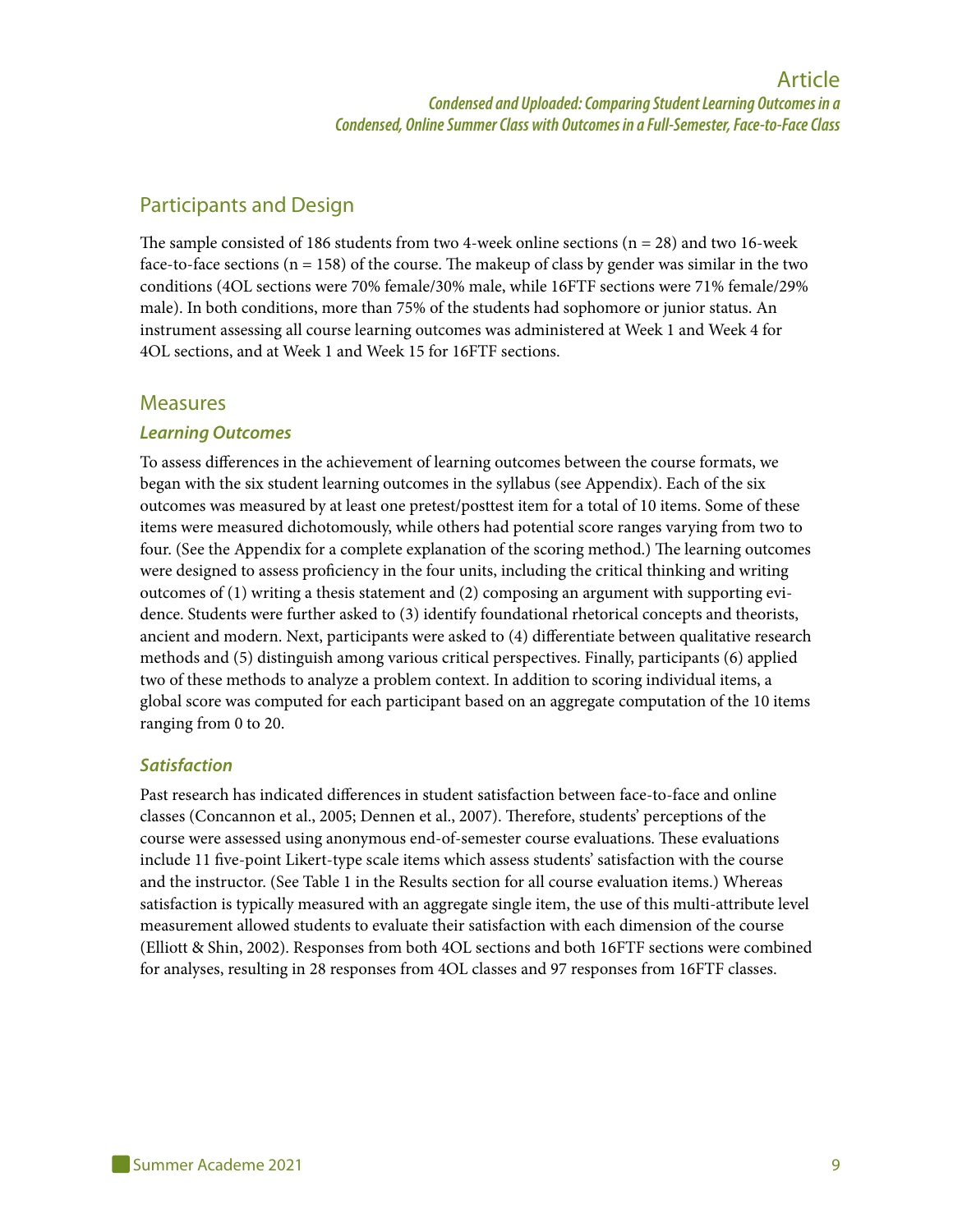#### Procedure

Participants were instructed that the instrument would be used to identify achievement of learning outcomes by reassessing their responses at the end of the semester. Completion time of the instruments was restricted to 25 minutes for both the pretest and posttest measures, in both the 4OL and 16FTF courses. Participants were asked to watch and evaluate a brief video advertisement as a writing prompt in support of the second learning objective. These videos were changed between time points while all other pretest materials were replicated at the second time point; the purpose of changing the video was to see how well students could make arguments about communication texts that were new to them. Using the same video at posttest might have introduced bias and given those students an advantage because they had already seen it and written about it earlier in the course.

In advance of the assessment, participants were informed that their responses would be anonymous and would not impact their grade in the course. To ensure anonymity, participants were asked to create a unique numerical code that was used to match pre- and posttest responses. Students who were absent during either part of the assessment, forgot their numerical code, or withdrew from the course were excluded from the analyses.

#### Coding and Reliability

Following the collection of all measures, two researchers compiled and coded responses. This was based on a detailed coding guide to determine whole or partial credit for responses at each time point. This process was directed by the course instructor, who provided a framework for how each response should be evaluated. Raters produced independent evaluations for 20% of the sampled responses, which was used to assess the degree of agreement. Cohen's kappa was computed to assess the extent of agreement between the coders. Across 9 of the 10 items, kappa values ranged from .80 to 1.00, which indicated substantial agreement across coders. One item rated as .49. For this item, sufficient variation in responses was not observed, which prohibited an accurate computation of kappa scores. Specifically, because 95.7% of students answered that item correctly, the kappa was artificially lowered. However, this item yielded a high percentage of consistent evaluations between raters (all values higher than 96%), indicating a high level of agreement. Collectively, these scores suggest a very high degree of agreement between coders.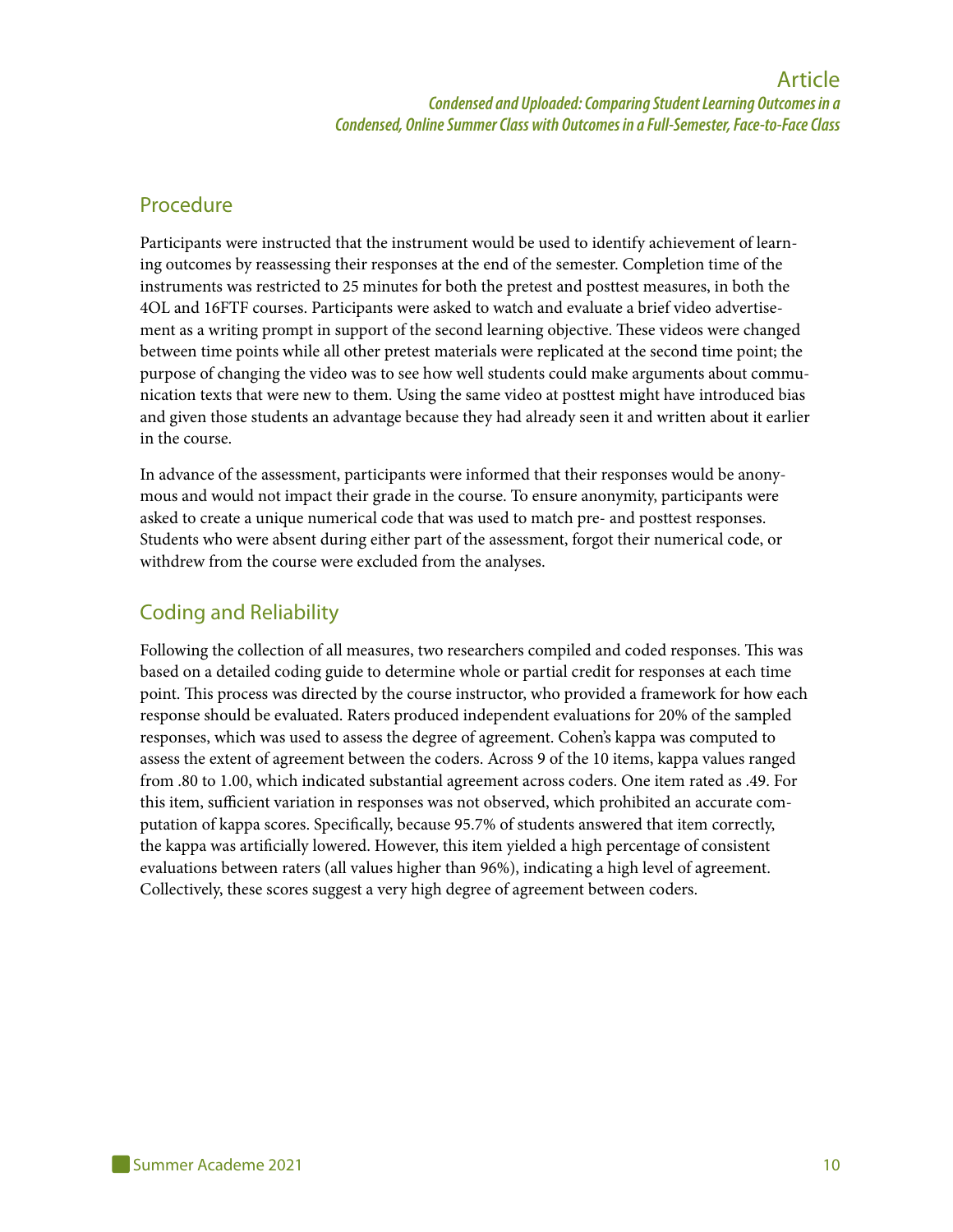#### **Results**

As learning may have varied as a function of class modality and duration, Research Question 1 investigated how learning outcome achievement differed between 4OL and 16FTF students. Independent samples *t* tests were conducted to determine whether there were significant differences in posttest learning outcomes between 4OL and 16FTF sections.

Results indicate that, when compared to students in 16FTF sections, students in the 4OL courses scored significantly higher for

- Learning Outcome 2 ( $t[181] = 2.07$ ,  $p = .04$ )
- Learning Outcome 3 ( $t$ [94.83] = 3.94,  $p = .001$ )
- Learning Outcome  $4(t[181] = 3.64, p < .001)$
- Learning Outcome 5 ( $t[181] = 2.96$ ,  $p = .003$ )
- Learning Outcome 6 ( $t[180] = 3.84$ ,  $p < .001$ )

The difference in the achievement of Learning Outcome 1 bordered on significance (*t*[3.08] = 1.96, *p* = .051) such that, on average, 4OL students scored higher than 16FTF students. (See the Appendix for details regarding learning outcomes and scoring.)

Although 4OL students achieved significantly higher learning outcomes on the posttest, it may be the case that they began the course with a better understanding of course content than 16FTF students. An independent samples *t* test indicated that the 4OL courses scored significantly higher on the pretest  $(p < .001)$ . Therefore, Research Question 2 was assessed using change in learning outcome scores rather than posttest scores. Deltas were calculated for online and offline sections by subtracting overall pretest score from posttest score so that a higher score indicated more learning. An independent samples *t* test revealed that there was a significant difference between 4OL and 16FTF sections (*t*[180] = 2.04, *p* = .04). The 4OL sections experienced significantly more learning  $(M = 6.11, SD = 4.11)$ , compared to 16FTF sections  $(M = 4.70, SD = 3.89)$ . These results indicate that not only did 4OL students end the semester with greater understanding of course concepts than their 16FTF counterparts, but their learning also increased significantly more throughout the course.

Research Question 3 asked how satisfaction differed between 4OL and 16FTF students. Although students in 4OL sections achieved more in terms of learning outcomes, students in 16FTF classes were more satisfied with their instructor. Independent samples *t* tests were conducted to assess differences in satisfaction between 4OL and 16FTF sections for course evaluation items. Results indicate a significant difference in overall instructor score between classes, such that students in 16FTF sections rated the instructor significantly higher ( $M = 4.42$ ,  $SD = 0.76$ ) than students in 4OL sections (*M* = 4.04, *SD* = 1.07; *t*[123] = −2.15, *p* = .034). However, the effect size for this difference was small (*r* = .19). There were no significant differences between any other items. (See Table 1 for all item scores.)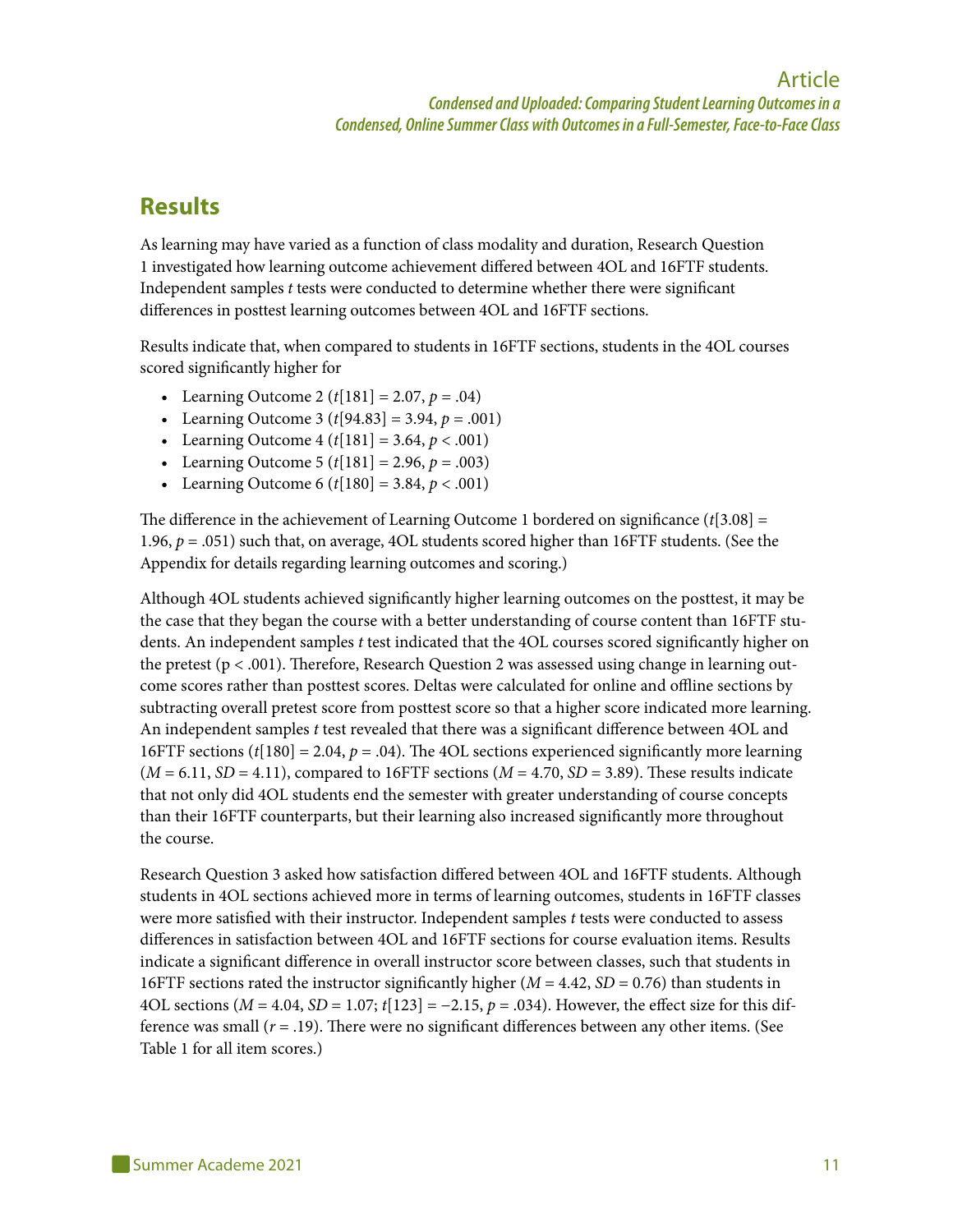|                                                                                      | 4-week,<br>online format |           | 16-week,<br>face-to-face<br>format |           |              |
|--------------------------------------------------------------------------------------|--------------------------|-----------|------------------------------------|-----------|--------------|
| <b>Item</b>                                                                          | $\boldsymbol{M}$         | <b>SD</b> | $\boldsymbol{M}$                   | <b>SD</b> | $\mathbf{t}$ |
| Overall, I would rate this instructor as                                             | 4.04                     | 1.07      | 4.42                               | 0.76      | $-2.15*$     |
| Overall, I would rate this course as                                                 | 3.68                     | 1.02      | 4.00                               | 0.97      | $-1.53$      |
| My instructor has displayed genuine interest<br>in the topics covered in this class. | 4.64                     | 0.56      | 4.72                               | 0.45      | $-0.71$      |
| This course has been well organized.                                                 | 4.43                     | 0.79      | 4.50                               | 0.67      | $-0.48$      |
| This course has been challenging.                                                    | 4.75                     | 0.44      | 4.77                               | 0.43      | $-0.17$      |
| My instructor has been well prepared for class<br>each day.                          | 4.64                     | 0.56      | 4.76                               | 0.43      | $-0.98$      |
| My instructor has provided useful feedback<br>throughout the semester.               | 4.11                     | 1.29      | 4.43                               | 0.74      | $-1.25$      |
| My instructor has treated all students in class<br>with respect.                     | 4.29                     | 1.05      | 4.55                               | 0.67      | $-1.28$      |
| My instructor has created an atmosphere that<br>promotes learning.                   | 4.25                     | 1.04      | 4.56                               | 0.60      | $-1.52$      |
| This class has provided a meaningful learning<br>experience.                         | 4.04                     | 1.07      | 4.36                               | 0.76      | $-1.79$      |
| My instructor shows respect for diverse groups<br>of people.                         | 4.43                     | 0.88      | 4.52                               | 0.65      | $-0.61$      |

#### **Table 1:** Course Evaluation Items and Scores for Online and Traditional Classes

Note: Items are rated on a 1-5 Likert-type scale, with 1 representing "very poor" and 5 representing "excellent."  $n = 28$  for 4-week, online format;  $n = 97$  for 16-week, face-to-face format.

 $*_{p} = 0.034$ .

#### **Discussion**

Condensed summer instruction has served as an important and flexible feature of higher education that enables experimentation with different approaches to pedagogy (Harbor & Nemelka, 2016). In recent years, one emerging innovation in higher education often layered on top of condensed summer instruction is online instruction formats. Despite increasing prevalence of both adaptations (particularly during COVID-19 precautions), questions persist concerning the efficacy of condensed, online instruction in achieving the same educational outcomes attained in traditional full-semester, face-to-face classroom settings. We introduced an assessment measure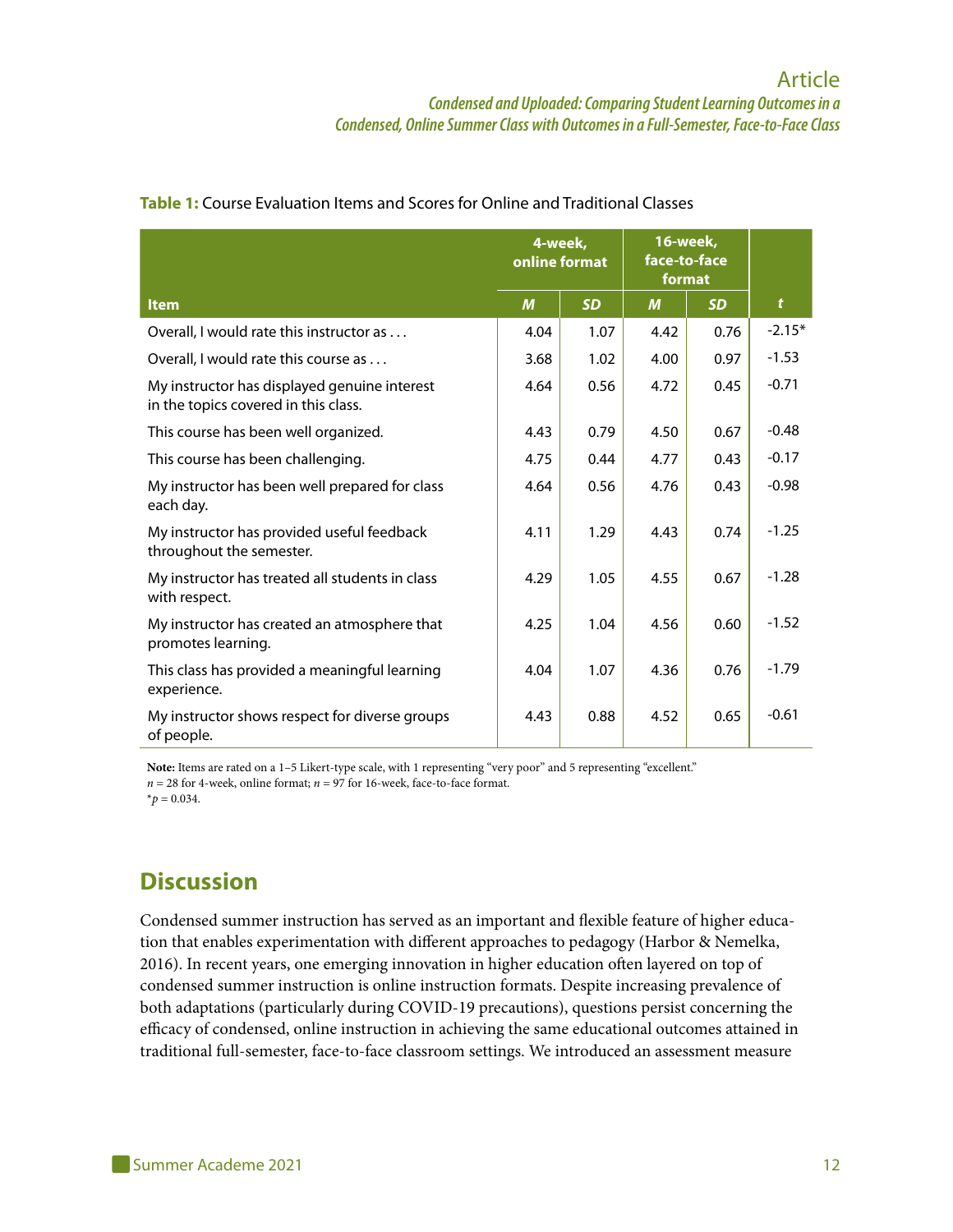for a writing-intensive course across four semesters using a pretest/posttest method to determine the extent to which learning outcomes were achieved. This instrument was applied to two 16FTF sections and two 4OL sections to identify potential differences in learning outcomes and student satisfaction across delivery method and course duration.

This study yielded several important results to inform the achievement of learning outcomes in online courses. Learning objectives targeted basic writing skills, critical thinking skills, description of basic rhetorical concepts, and recognition of different qualitative methods and critical perspectives. One objective of this study was to explore whether the combination of class delivery method and duration seemed to make a difference in students' achievement of learning outcomes. Compared to 16FTF sections, posttest learning outcomes were significantly higher for students in 4OL sections. Furthermore, students in 4OL sections experienced significantly more learning throughout the semester than students in 16FTF sections. The results yielded an average improvement of 4.7 points for 16FTF sections and 6.1 for 4OL sections out of a possible 20 points, which demonstrated a significant difference. Moreover, we found that at the level of individual items, students in the 4OL sections outperformed students in the 16FTF sections on five of the six learning outcomes Taken together, this demonstrates a clear difference in learning outcomes achieved between condensed online and full-semester face-to-face sections, with greater student learning occurring in the condensed online format.

The intensity of the 4OL sections may have accounted for the advantage in learning outcomes relative to 16FTF sections. While there was more variety in the types of interactions in which students could engage in the 16FTF sections, student-teacher interaction was far more frequent for 4OL sections. This echoes the predictions originally posited by Anderson (2003), wherein meaningful learning experiences can be supported insofar as a single type of interaction occurs frequently. In the present case, the additional coordination requirements entailed by 4OL courses may have promoted the achievement of learning outcomes through regular student reports and consistent instructor feedback. In contrast, the relatively low degree of student, instructor, and content interaction which characterized 16FTF sections may have attenuated the meaningful learning outcomes attained by students in this format. This finding reflects Bernard et al.'s (2009) strong empirical support for the strength of interaction being associated with the promotion of learning outcomes.

These results seem to confirm similar studies' observation that student performance can be higher when class meetings (in this study, even virtual class meetings) are closer together (Bohlin & Hunt, 1995) and when semester length is condensed (Van Scyoc & Gleason, 1993). Summer courses also tend to be taken alone or with perhaps one other course, potentially allowing students to focus more on their learning with fewer distractions—what Scott (1994) called "greater continuity of learning" (p. 12). Interestingly, these earlier findings all predate the existence of online courses. This study suggests that the benefits of shorter, more intense instruction extend not only to in-person summer sessions, but also to online courses.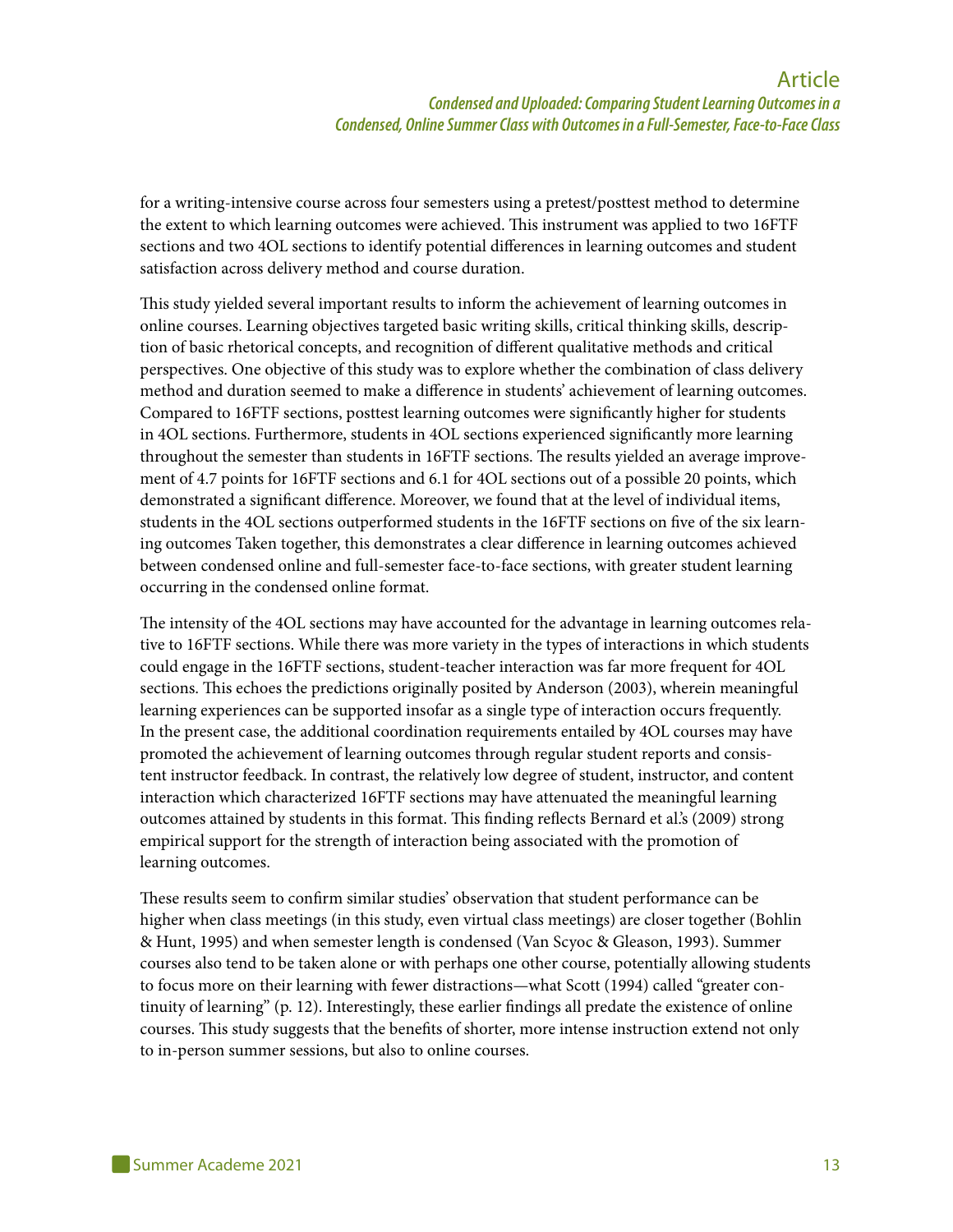The finding that pretest scores were already higher for 4OL sections has two potential explanations. One is that summer students are often motivated to get ahead of schedule in their plans of study; the department where this study was conducted has an optional three-year degree program that requires summer enrollment, and some of those students may have been in the summer sections in this study. Therefore, these academically accelerated students may begin the class with more background knowledge. At the other end of the spectrum, some summer students are retaking the class to earn a higher grade. This also happens during the regular semester, but the percentage of students retaking the course was higher in the summer (21.6% of the 4OL students were retaking the class, while only 11% of the 16FTF students were retaking the class). Because these students had previously taken all or part of the course, they likely retained some of their learning from earlier attempts, giving them a higher score on the pretest. Possibly connected to this higher number of summer students repeating the course, summer students also tended to be slightly more advanced in their academic progress. The 4OL sections were 38% sophomores, 38% juniors, and 24% seniors, while the 16FTF sections consisted of 4% freshmen, 56% sophomores, 33% juniors, and 8% seniors.

Surprisingly, although students in 4OL sections experienced more learning, they were less satisfied with their instructor's performance than students in 16FTF classes (for the same instructor). One explanation is that, due to the brief duration of the course, students were unable to get to know their instructor on a personal level, and therefore did not feel as connected to them. Another explanation is students' perception of social presence. Computer-mediated communication can be a social experience, but it is the type of interactions that take place and the level of community that is created that impact the level of immediacy experienced by users (Gunawardena, 1995). Although students in 4OL classes "interacted" with the instructor more frequently by receiving consistent feedback, these interactions were mediated and asynchronous, which may not have provided the level of immediacy experienced through synchronous, face-to-face interactions in the 16FTF class. Students in the 4OL courses were given the option of interacting with the instructor via phone calls, but they chose to use email when contacting him with questions.

While encouraging in its confirmation that student learning occurs during this course (whatever the format), the results from this study are not all positive. The mean aggregate score of 12.77 out of a possible 20 points indicates that students on average are leaving the course *without* being able to earn more than 7 of the 20 points that were used to measure the six desired learning outcomes. If final grades for students were based solely on this figure (or if instructors' teaching were judged solely on these assessments), an achievement score of 63.85% is not very impressive. It certainly leaves a lot of room for improvement, and one other benefit of this system is that it shows the instructor which learning outcomes need the most remediation—and possibly suggests changes to instruction and activities related to them.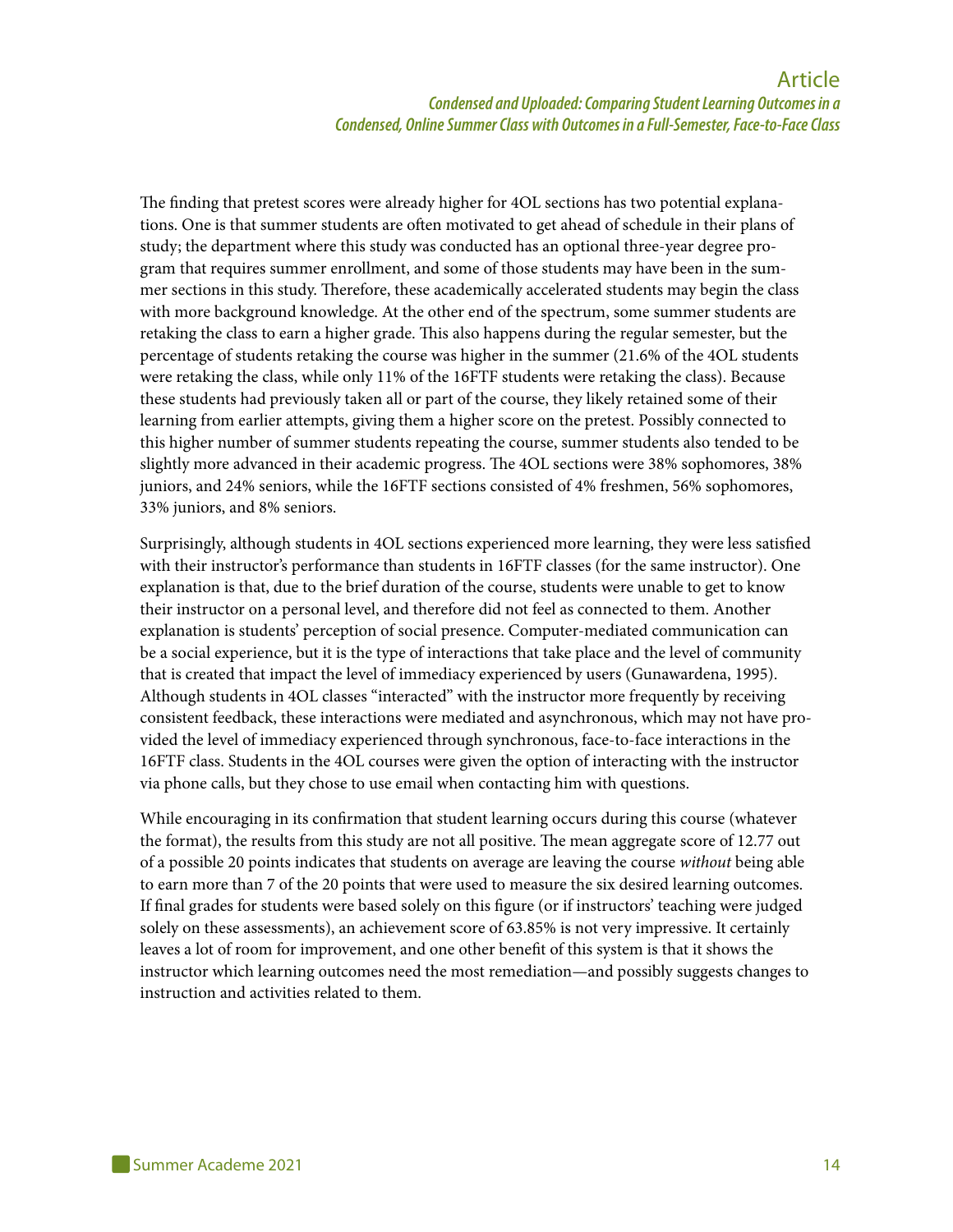#### Limitations

This study provides empirical evidence suggesting that students learn more in condensed, online courses than they do in full-semester, face-to-face classes, but findings should be interpreted carefully. One central source of caution is that the course duration and modality were not tested independently. This limits the ability to identify how each variable contributed to the observed differences in achievement. It is possible that the condensed 4-week duration or the online delivery method independently yielded higher learning outcomes. Alternatively, the effects of duration and modality on achievement may have interacted in combination. Furthermore, small inconsistencies between the sections, such as duration of lectures and number of homework assignments may have impacted learning outcomes. Regardless, we cannot draw conclusions about the individual impact of course dimensions.

While the unique and separate causal roles of course duration and modality cannot be established, the study offers a useful comparison that is representative of the multifaceted learning environments that now characterize higher education. Researchers across social scientific disciplines have long identified the tradeoffs between internally valid research designs that offer controlled settings (prioritizing individual causal inferences) and those that capture the complex world to which findings are meant to be applied (Gigerenzer & Marewski, 2015). Designs that emphasize internal validity risk artificially disregarding the "real world" context in which instructional interventions and student assessment occurs. Accordingly, communication researchers have acknowledged pervasive limitations in the extent to which assessment instruments represent, describe, and are comprehensible to the targeted classroom environment (see Mazer & Graham, 2015). If this study had assessed course modality and duration independently, it would fail to represent the plurality of course characteristics that typify emergent instructional environments, particularly in the age of COVID-19.

Though the role of course modality and duration cannot be determined independently, the findings offer a comparison in learning outcomes between the historically predominant course format (in person, full term) and the emergent format (online, condensed). The need for assessment procedures for current instructional settings has increased in importance, with many US universities compelled to adopt online courses and abbreviate semester terms to varying degrees in the wake of the COVID-19 pandemic. Moreover, a procedure to assess the effectiveness of these condensed online formats is increasingly important due to growing concerns among instructors about online student learning (Aucejo et al., 2020).

Another factor that could have impacted results was the difference in class sizes. While the 16FTF classes include 90 to 110 students, the 4OL sections contain between 17 and 20 students. Previous research indicates that class size has an impact on students' learning outcomes and their satisfaction with the course (Bedard & Kuhn, 2008; Finn & Achilles, 1990; Monks & Schmidt, 2011). However, the relationship between class size and student success is highly debated, and some more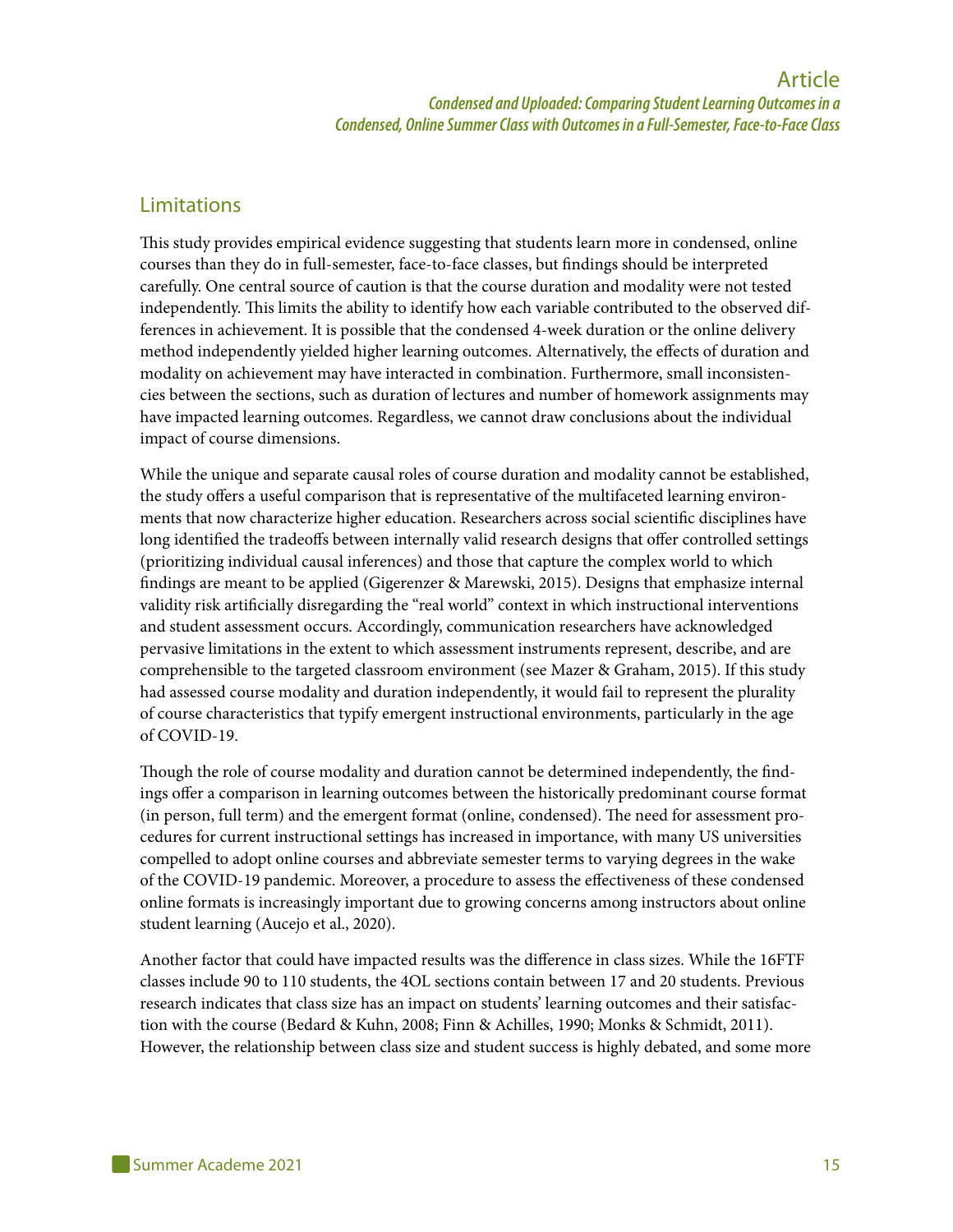recent studies indicate that class size has no effect on achievement (Angrist et al., 2019; Leuven & Løkken, 2020). Furthermore, the majority of these studies focus on the impact of class size in faceto-face classrooms. To the authors' knowledge, there are no studies that compare student achievement in small, online classes to achievement in large, face-to-face classes.

A further limitation is that the scores may have been artificially skewed due to the characteristics of the different student samples. While the researchers observed moderately higher learning outcomes for 4OL sections, this may be a feature of the more condensed nature of the class. The 4OL class might have simply produced only short-term retention of information compared to the 16FTF course, increasing scores. Future studies would benefit from comparing learning outcomes of face-to-face sections to online sections for both condensed and full terms to provide a more nuanced understanding of the relationship between course modality and learning outcomes. Following up 6 to 12 months after the completion of each class might also reveal whether the condensed online gains are retained.

The setting in which the assessments were completed could also have artificially inflated the learning scores observed in 4OL sections. The instrument for 16FTF sections was administered during regular class meeting times, which produced a controlled environment for the participants. In contrast, 4OL students may have retrieved information from other sources to bolster their responses (e.g., searching for answers online), thus producing scores that are artificially inflated and do not accurately reflect achievement of learning outcomes. However, responses were anonymized to minimize this risk and students were explicitly informed that results would not impact their grades. Thus, students had low motivation to artificially bolster their scores.

One caveat for measuring the students' learning related to writing is that both the pretest and posttest were timed; students had 25 minutes in which to complete each of them, and each included two brief writing prompts. Condon and Kelly-Riley (2004) found that timed writing assignments tend to result in lower levels of critical thinking. For the purpose of this study, however, the time pressures were the same in both the pre- and posttest phases, so the comparison should still be valid even if the situation is not ideal for the best quality writing.

#### Practical Implications

Despite these limitations, the results of this study provide important guidelines for higher education. First, the creation and implementation of a tool that assesses student learning independent of final grades may pave the way for the use of similar assessments in other courses. Scholars have been critical of reliance on final grades as a measure of student achievement because of confounding variables like students' compliance, punctuality, and ability to follow directions. An assessment tool that measures achievement independently of these factors may provide a more accurate representation of student learning.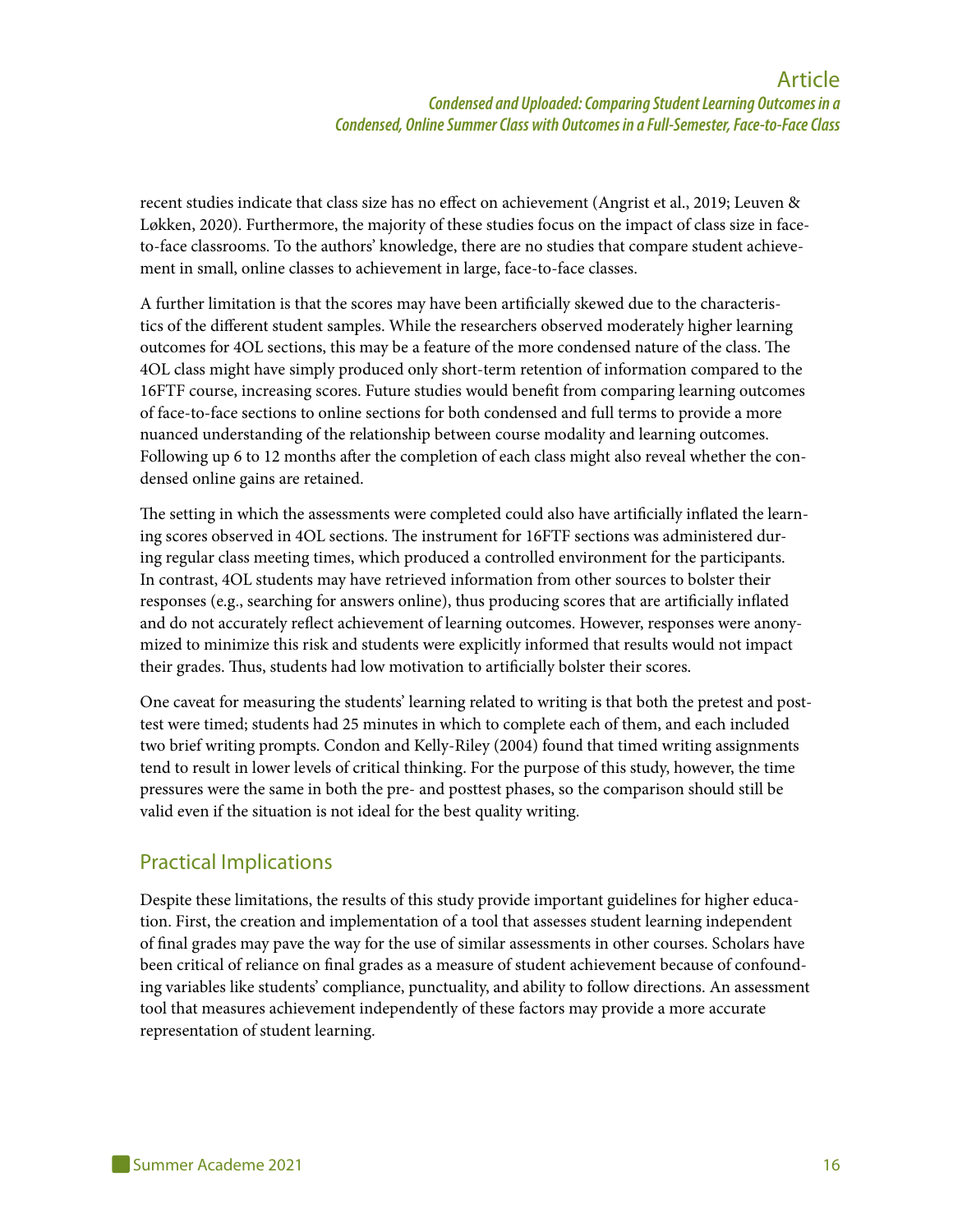Results also provide insight into how course modality and duration, in combination, impact college students' experience. While students achieved more learning objectives in the 4OL course, they were less satisfied with their instructor. Future research is needed to determine a cause for the latter result, but one explanation is a lack of social presence. To combat this issue, online instructors could increase social presence by providing video—rather than written—feedback and by requiring students to attend virtual office hours via Zoom or another video conferencing platform. These suggestions are supported by previous research that indicates interacting with instructors via video and receiving video feedback increases students' perception of learning and social presence in online classes (Lyons et al., 2012; Thomas et al., 2017).

American higher education is currently facing a time of uncertainty in light of the COVID-19 pandemic. Most American institutions elected to transition online beginning midway through the spring 2020 semester, and since that time efforts to condense and/or move courses online have continued. Although disagreements exist on the effects these transitions have on mental and emotional health, results of this study indicate that, academically, students are not disadvantaged by online learning delivered in less time than a conventional semester. Furthermore, even in the absence of a pandemic, students may choose to participate in condensed, virtual classes to save money through early graduation. The results of this study suggest that students are not sacrificing education quality by finishing more quickly.

#### Areas for Future Study

One area for future research that could address a limitation of this study is testing course duration and modality independently to discern whether the condensed or online nature of the course had a more significant impact on learning outcomes and student satisfaction. This study took a holistic approach by examining these components simultaneously, but information on the independent impact of duration and modality could provide guidance for best educational practices moving forward.

Future research could also compare posttest scores with students' grades in the course to better understand the relationship between achievement of learning outcomes and final grades. A critique of basing the achievement of learning outcomes on grades alone is that final grades are impacted by other variables such as time management skills and the ability to follow directions. A study evaluating the strength of the relationship between grades and posttest scores could provide evidence to support or undermine this critique.

Finally, the relationship between students' perception of learning and actual learning could be an avenue for further research. Students' impressions of course effectiveness are impacted by many variables, including interest in the content and instructor likability; these factors may influence how much individuals feel they have learned during the semester. Comparing perceived learning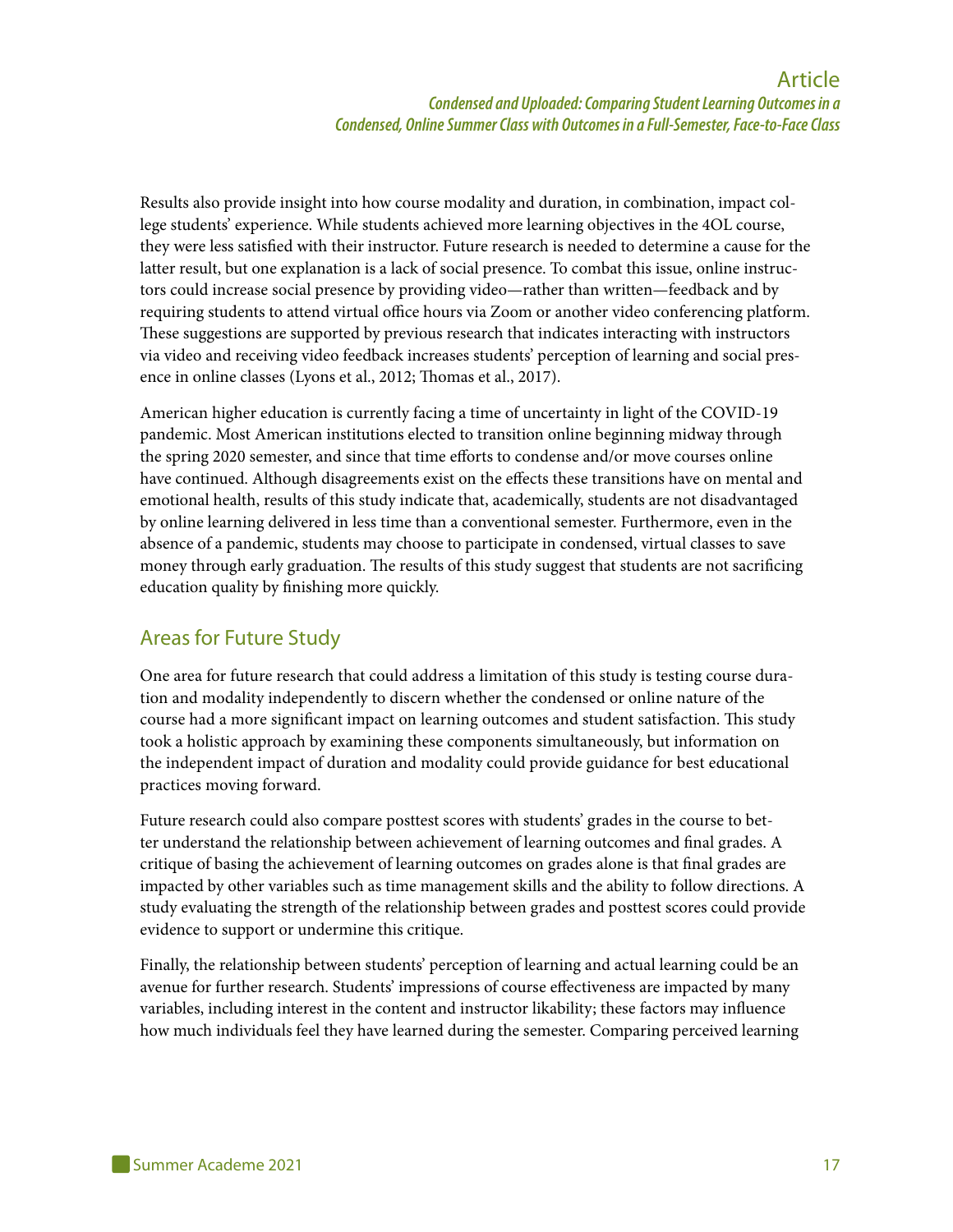with actual learning could provide evidence of whether student perception is a valid measure of course effectiveness.

#### Conclusion

This study provides several findings that can inform both instructors and their students seeking proficiency in course material. By creating an instrument to measure achievement of learning outcomes directly, rather than relying on student grades (a product of many factors other than achievement of learning outcomes), researchers took an unflinching look at how much students are actually learning in one required communication course. This framework of assessment (operationalizing learning outcomes for a pre- and posttest analysis) was also significant because it addressed an advanced type of course. The instrument's successful implementation provides a model for other classes to use in measuring and comparing achieved learning objectives across multiple sections, durations, and modalities.

Instructors are experiencing increasing pressure to show evidence of student learning to administrators, accreditors, and even students. And during COVID-19 times, universities are under scrutiny about whether condensed, online instruction is as effective as conventional face-to-face, on-campus, semester experiences. Through a direct evaluation of learning objectives across instructional formats, assessment of specific courses can provide tangible evidence of achievement in learning objectives and deficiencies within the course. Such an assessment may therefore both serve as a powerful tool to justify course practices to universities and serve as a basis for identifying deficits in specific learning objectives to prompt course development.

Finally, this study reinforced the idea of several earlier studies that students can learn more in an abbreviated version of a course than a course offered during a traditional full semester. Programs need not fear that a condensed, online delivery method will reduce student learning. In fact, quite the opposite was demonstrated here. For departments trying to expand condensed and/or virtual learning options, this study provides evidence that such offerings can actually lead to better achievement of student learning outcomes.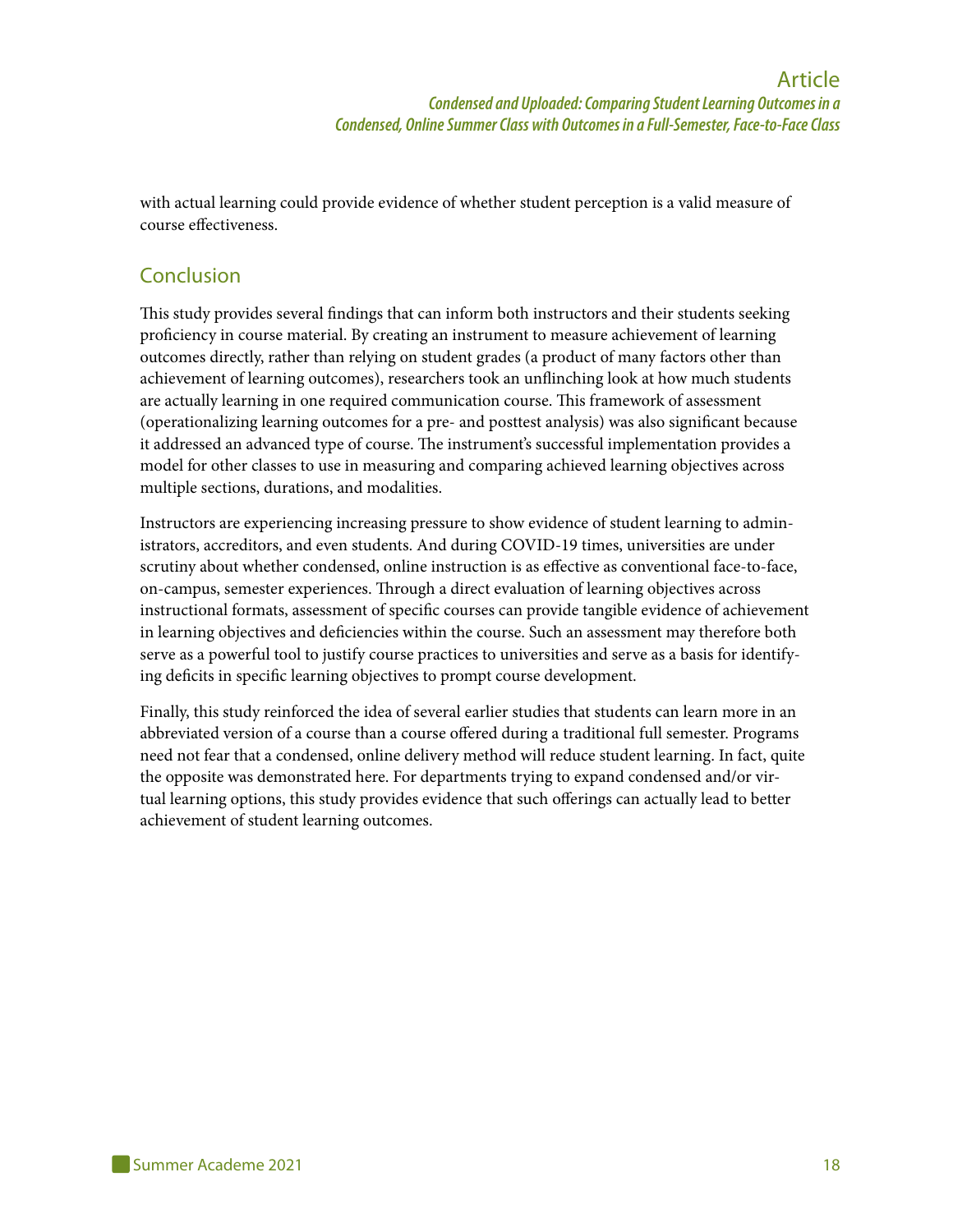#### **References**

- Allmendinger, K. (2010). Social presence in synchronous virtual learning situations: The role of nonverbal signals displayed by avatars. *Educational Psychology Review*, *22*(1), 41–56. <https://doi.org/10.1007/s10648-010-9117-8>
- Alves, H., & Raposo, M. (2007). Conceptual model of student satisfaction in higher education. *Total Quality Management & Business Excellence*, *18*(5), 571–588. h[ttps://doi.org/10.1080/14783360601074315](https://doi.org/10.1080/14783360601074315)
- Anastasi, J. S. (2007). Full-semester and abbreviated summer courses: An evaluation of student performance. *Teaching of Psychology*, *34*(1), 19–22. [https://doi.org/10.1080/00986280709336643](https://doi.org/10.1080%2F00986280709336643)
- Anderson, T. (2003). Getting the mix right again: An updated and theoretical rationale for interaction. *The International Review of Research in Open and Distributed Learning*, *4*(2). <https://doi.org/10.19173/irrodl.v4i2.149>
- Angrist, J. D., Lavy, V., Leder-Luis, J., & Shany, A. (2019). Maimonides' rule redux. *American Economic Review: Insights*, *1*(3), 309–324. <https://doi.org/10.1257/aeri.20180120>
- Arbaugh, J. B. (2005). Is there an optimal design for on-line MBA courses? *Academy of Management Learning & Education*, *4*(2), 135–149. <https://doi.org/10.5465/amle.2005.17268561>
- Aucejo, E. M., French, J., Ugalde Araya, M. P., & Zafar, B. (2020). The impact of COVID-19 on student experiences and expectations: Evidence from a survey. *Journal of Public Economics*, *191*, Article 104271.<https://doi.org/10.1016/j.jpubeco.2020.104271>
- Bedard, K., & Kuhn, P. (2008). Where class size really matters: Class size and student ratings of instructor effectiveness. *Economics of Education Review*, *27*(3), 253–265. <https://doi.org/10.1016/j.econedurev.2006.08.007>
- Bernard, R. M., Abrami, P. C., Borokhovski, E., Wade, C. A., Tamim, R. M., Surkes, M. A., & Bethel, E. C. (2009). A meta-analysis of three types of interaction treatments in distance education. *Review of Educational Research*, *79*(3), 1243–1289. <https://doi.org/10.3102/0034654309333844>
- Bohlin, R. M., & Hunt, N. P. (1995). Course structure effects on students' computer anxiety, confidence and attitudes. *Journal of Educational Computing Research*, *13*(3), 263–270. <https://doi.org/10.2190/YB6Q-HX39-11KK-GKYL>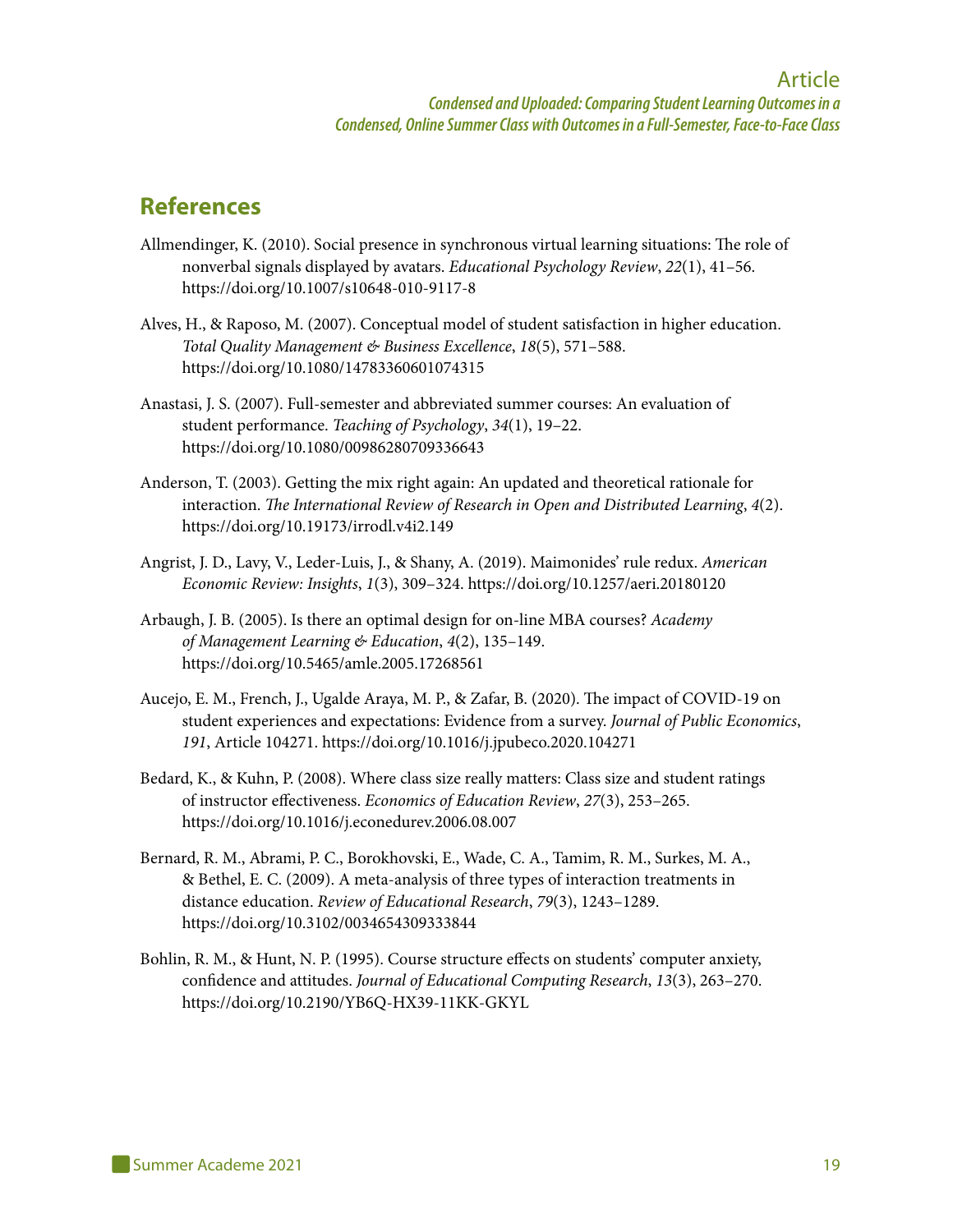- Chatham-Carpenter, A. (2017). The future online: Instructional communication scholars taking the lead. *Communication Education*, *66*(4), 492–494. <https://doi.org/10.1080/03634523.2017.1349916>
- Clemes, M. D., Gan, C. E. C., & Kao, T.-H. (2008). University student satisfaction: An empirical analysis. *Journal of Marketing for Higher Education*, *17*(2), 292–325. <https://doi.org/10.1080/08841240801912831>
- College Crisis Initiative. (2021, April 7). *COVID-19 data dashboard*. <https://collegecrisis.org/covid-19-data-dashboard/>
- Concannon, F., Flynn, A., & Campbell, M. (2005). What campus-based students think about the quality and benefits of e-learning. *British Journal of Educational Technology*, *36*(3), 501–512. <https://doi.org/10.1111/j.1467-8535.2005.00482.x>
- Condon, W., & Kelly-Riley, D. (2004). Assessing and teaching what we value: The relationship between college-level writing and critical thinking abilities. *Assessing Writing*, *9*(1), 56–75. <https://doi.org/10.1016/j.asw.2004.01.003>
- Cui, G., Lockee, B., & Meng, C. (2013). Building modern online social presence: A review of social presence theory and its instructional design implications for future trends. *Education and Information Technologies*, *18*(4), 661–685.<https://doi.org/10.1007/s10639-012-9192-1>
- Darling, A. (2017). The lecture and the learning paradigm. *Communication Education*, *66*(2), 253–255.<https://doi.org/10.1080/0363523.2017.1285039>
- Dennen, V. P., Darabi, A. A., & Smith, L. J. (2007). Instructor–learner interaction in online courses: The relative perceived importance of particular instructor actions on performance and satisfaction. *Distance Education*, *28*(1), 65–79. <https://doi.org/10.1080/01587910701305319>
- Elliott, K. M. (2002). Key determinants of student satisfaction. *Journal of College Student Retention: Research, Theory & Practice*, *4*(3), 271–279. [https://doi.org/10.2190/B2V7-R91M-6WXR-KCCR](https://doi.org/10.2190%2FB2V7-R91M-6WXR-KCCR)
- Elliott, K. M., & Shin, D. (2002). Student satisfaction: An alternative approach to assessing this important concept. *Journal of Higher Education Policy and Management*, *24*(2), 197–209. <https://doi.org/10.1080/1360080022000013518>
- Farris, C., & Smith, R. (1992). Writing-intensive courses: Tools for curricular change. In S. H. McLeod & M. Soven (Eds.), *Writing Across the Curriculum: A Guide to Developing Programs* (pp. 71–86). Sage.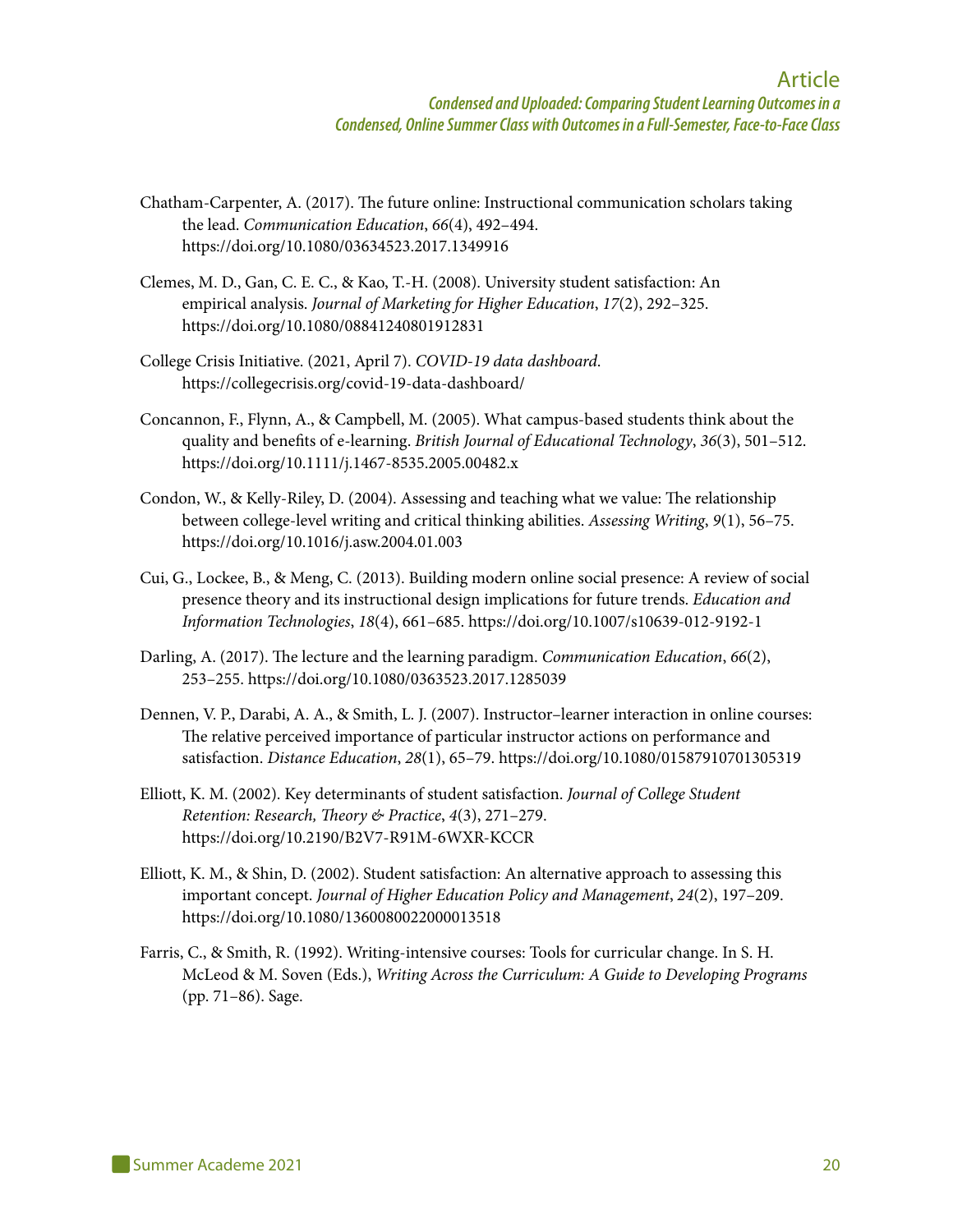- Ferguson, J. M., & DeFelice, A. E. (2010). Length of online course and student satisfaction, perceived learning, and academic performance. *The International Review of Research in Open and Distributed Learning*, *11*(2), 73–84.<https://doi.org/10.19173/irrodl.v11i2.772>
- Finn, J. D., & Achilles, C. M. (1990). Answers and questions about class size: A statewide experiment. *American Educational Research Journal*, *27*(3), 557–577. <https://doi.org/10.3102/00028312027003557>
- Friday, E., Friday-Stroud, S. S., Green, A. L., & Hill, A. Y. (2006). A multi-semester comparison of student performance between multiple traditional and online sections of two management courses. *Journal of Behavioral & Applied Management*, *8*(1), 66–81. <https://doi.org/10.21818/001c.16698>
- Frisby, B. N., Limperos, A. M., Record, R. A., Downs, E., & Kercsmar, S. E. (2013). Students' perceptions of social presence: Rhetorical and relational goals across three mediated instructional designs. *MERLOT Journal of Online Learning and Teaching*, *9*(4), 468–480. https://jolt.merlot.org/vol9no4/frisby\_1213.pdf
- Gigerenzer, G., & Marewski, J. N. (2015). Surrogate science: The idol of a universal method for scientific inference. *Journal of Management*, *41*(2), 421–440. <https://doi.org/10.1177/0149206314547522>
- Gunawardena, C. N. (1995). Social presence theory and implications for interaction and collaborative learning in computer conferences. *International Journal of Educational Telecommunications*, *1*(2), 147–166. <https://www.learntechlib.org/primary/p/15156/>
- Harbor, J., & Nemelka, B. (2016). U.S. summer session strategies in context: Past, present, and future. *Summer Academe: A Journal of Higher Education*, *10*, 2–30. [https://doi.org/10.5203/sa.v10i0.568](https://summeracademe.org/articles/abstract/10.5203/sa.v10i0.568/)
- Ho, H., & Karagiannidis, V. (2007). Summer school teaching and learning: Some thoughts from undergraduate business students. *College Quarterly*, *10*(2), 1–12. [http://collegequarterly.ca/2007-vol10-num02-spring/ho\\_karagiannidis.html](http://collegequarterly.ca/2007-vol10-num02-spring/ho_karagiannidis.html)
- Korn, M. (2021, January 5). As COVID-19 surges, colleges make last-minute changes to spring calendars. *Wall Street Journal*. [https://www.wsj.com/articles/](https://www.wsj.com/articles/as-covid-19-surges-colleges-make-last-minute-changes-to-spring-calendars-11609848003) [as-covid-19-surges-colleges-make-last-minute-changes-to-spring-calendars-11609848003](https://www.wsj.com/articles/as-covid-19-surges-colleges-make-last-minute-changes-to-spring-calendars-11609848003)
- Kucsera, J. V., & Zimmaro, D. M. (2010). Comparing the effectiveness of intensive and traditional courses. *College Teaching*, *58*(2), 62–68.<https://doi.org/10.1080/87567550903583769>
- Leuven, E., & Løkken, S. A. (2020). Long-term impacts of class size in compulsory school. *Journal of Human Resources*, *55*(1), 309–348.<https://doi.org/10.3368/jhr.55.2.0217.8574R2>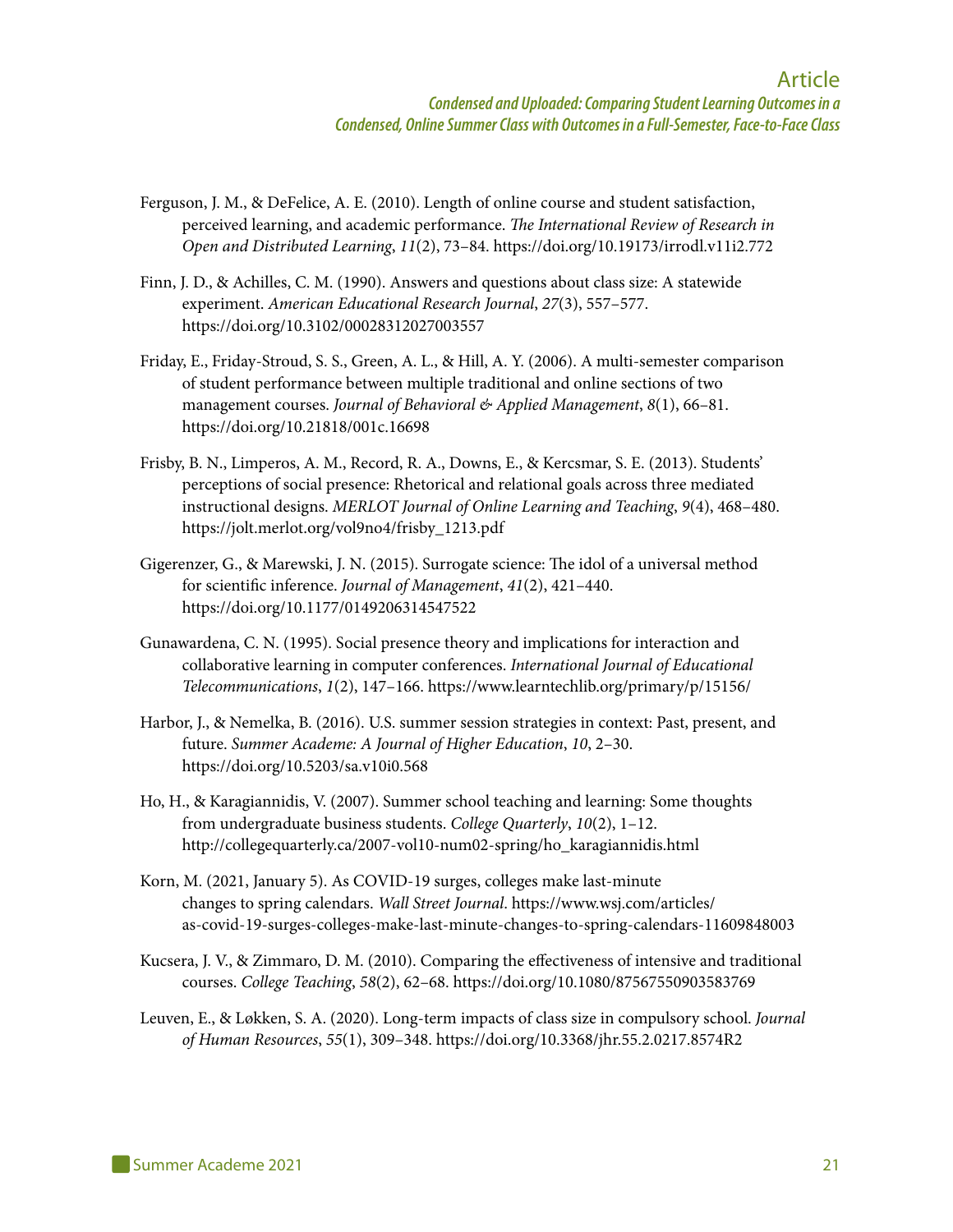- Lyons, A., Reysen, S., & Pierce, L. (2012). Video lecture format, student technological efficacy, and social presence in online courses. *Computers in Human Behavior*, *28*(1), 181–186. <https://doi.org/10.1016/j.chb.2011.08.025>
- Mazer, J. P., & Graham, E. E. (2015). Measurement in instructional communication research: A decade in review. *Communication Education*, *64*(2), 208–240. <https://doi.org/10.1080/03634523.2014.1002509>
- Medhurst, M. J. (1989). Teaching rhetorical criticism to undergraduates: Special editor's introduction. *Communication Education*, *38*(3), 175–177. <https://doi.org/10.1080/03634528909378752>
- Monks, J., & Schmidt, R. M. (2011). The impact of class size on outcomes in higher education. *The B.E. Journal of Economic Analysis & Policy*, *11*(1). <https://doi.org/10.2202/1935-1682.2803>
- Nietzel, M. T. (2020, September 13). As Covid-19 lingers on, universities are adjusting their spring semester plans, often eliminating spring break. *Forbes*[. https://www.forbes.com/sites/](https://www.forbes.com/sites/michaeltnietzel/2020/09/13/as-covid-19-lingers-on-universities-are-adjusting-their-spring-semester-plans-often-eliminating-spring-break/?sh=712c9c5c49fd) [michaeltnietzel/2020/09/13/as-covid-19-lingers-on-universities-are-adjusting-their-spring](https://www.forbes.com/sites/michaeltnietzel/2020/09/13/as-covid-19-lingers-on-universities-are-adjusting-their-spring-semester-plans-often-eliminating-spring-break/?sh=712c9c5c49fd)[semester-plans-often-eliminating-spring-break/?sh=712c9c5c49fd](https://www.forbes.com/sites/michaeltnietzel/2020/09/13/as-covid-19-lingers-on-universities-are-adjusting-their-spring-semester-plans-often-eliminating-spring-break/?sh=712c9c5c49fd)
- Oliver, R. L., & DeSarbo, W. S. (1989). Processing of the satisfaction response in consumption: A suggested framework and research propositions. *Journal of Consumer Satisfaction, Dissatisfaction and Complaining Behavior*, *2*(1), 1–16.
- Richardson, J. C., Maeda, Y., Lv, J., & Caskurlu, S. (2017). Social presence in relation to students' satisfaction and learning in the online environment: A meta-analysis. *Computers in Human Behavior*, *71*, 402–417.<https://doi.org/10.1016/j.chb.2017.02.001>
- Scott, P. A. (1994). A comparative study of students' learning experiences in intensive and semester-length courses and of the attributes of high-quality intensive and semester course learning experiences. In *Proceedings: 30th Annual Conference of the North American Association of Summer Sessions*.<http://files.eric.ed.gov/fulltext/ED370498.pdf>
- Short, J., Williams, E., & Christie, B. (1976). *The social psychology of telecommunications*. Wiley.
- Smith, K., & Byrd, C. N. (2015). 2014 Joint Statistical Report summary. *Summer Academe: A Journal of Higher Education*, *9*, 2–12. [http://doi.org/10.5203/sa.v9i0.544](https://summeracademe.org/articles/abstract/10.5203/sa.v9i0.544/)
- Thomas, R. A., West, R. E., & Borup, J. (2017). An analysis of instructor social presence in online text and asynchronous video feedback comments. *The Internet and Higher Education*, *33*, 61–73. <https://doi.org/10.1016/j.iheduc.2017.01.003>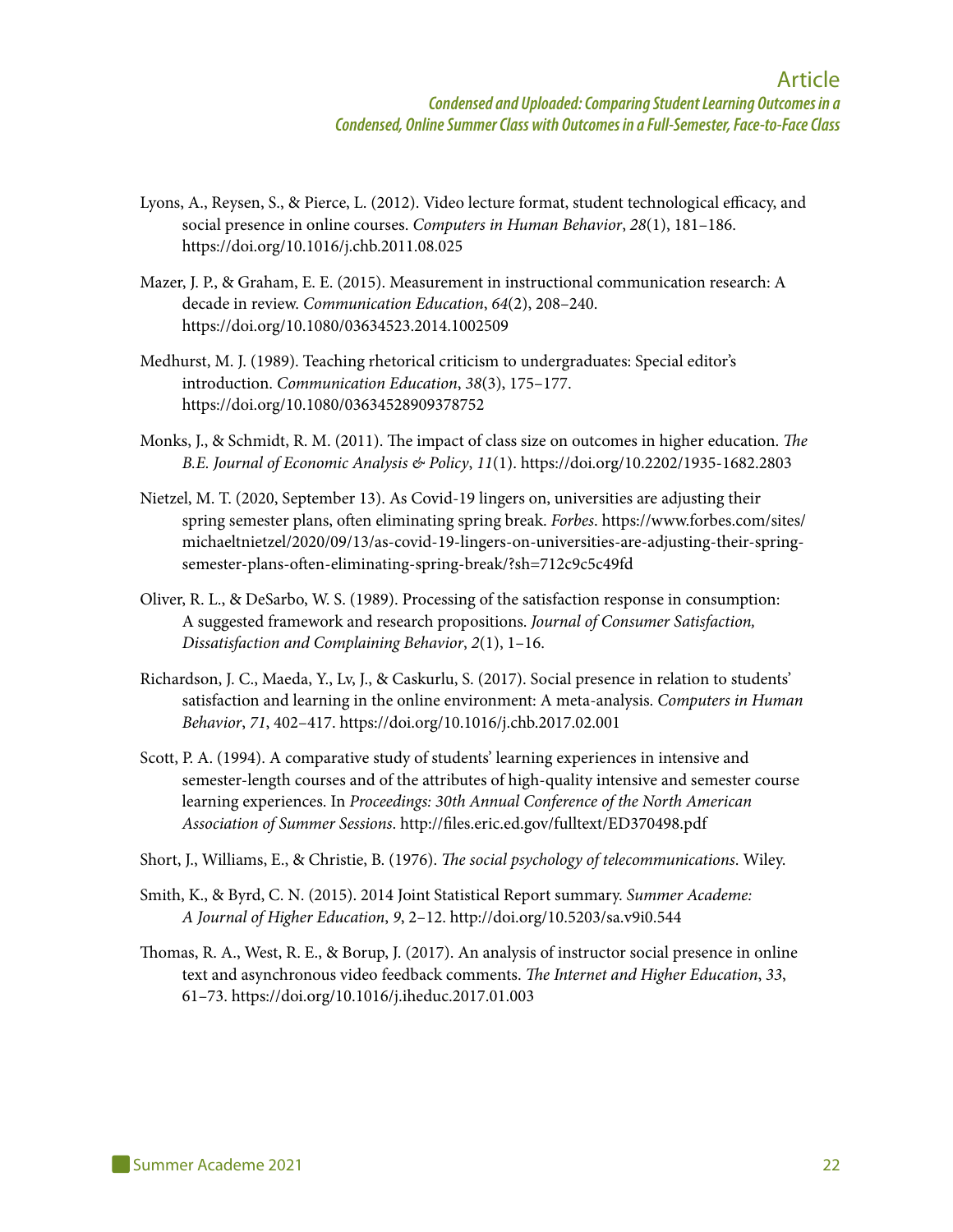Van Scyoc, L. J., & Gleason, J. (1993). Traditional or intensive course lengths? A comparison of outcomes in economics learning. *The Journal of Economic Education*, *24*(1), 15–22. <https://doi.org/10.1080/00220485.1993.10844775>

#### **Biographies**

Jessica R. Welch is an assistant professor of communication in the College of Arts and Sciences at Embry-Riddle Aeronautical University, where she teaches courses on science communication and research methods. Her research focuses on how the lay public understands and communicates complex scientific information, especially in online spaces.

Christopher R. Roland is an assistant professor in the School of Communication at the University of Central Arkansas. His research focuses on the experimental and computational investigation of mediated social influence processes.

Josh Boyd is professor and director of undergraduate studies in the Brian Lamb School of Communication at Purdue University. He has served as a faculty fellow at Purdue's Center for Instructional Excellence, and he developed Purdue's first official "Degree in Three" accelerated program.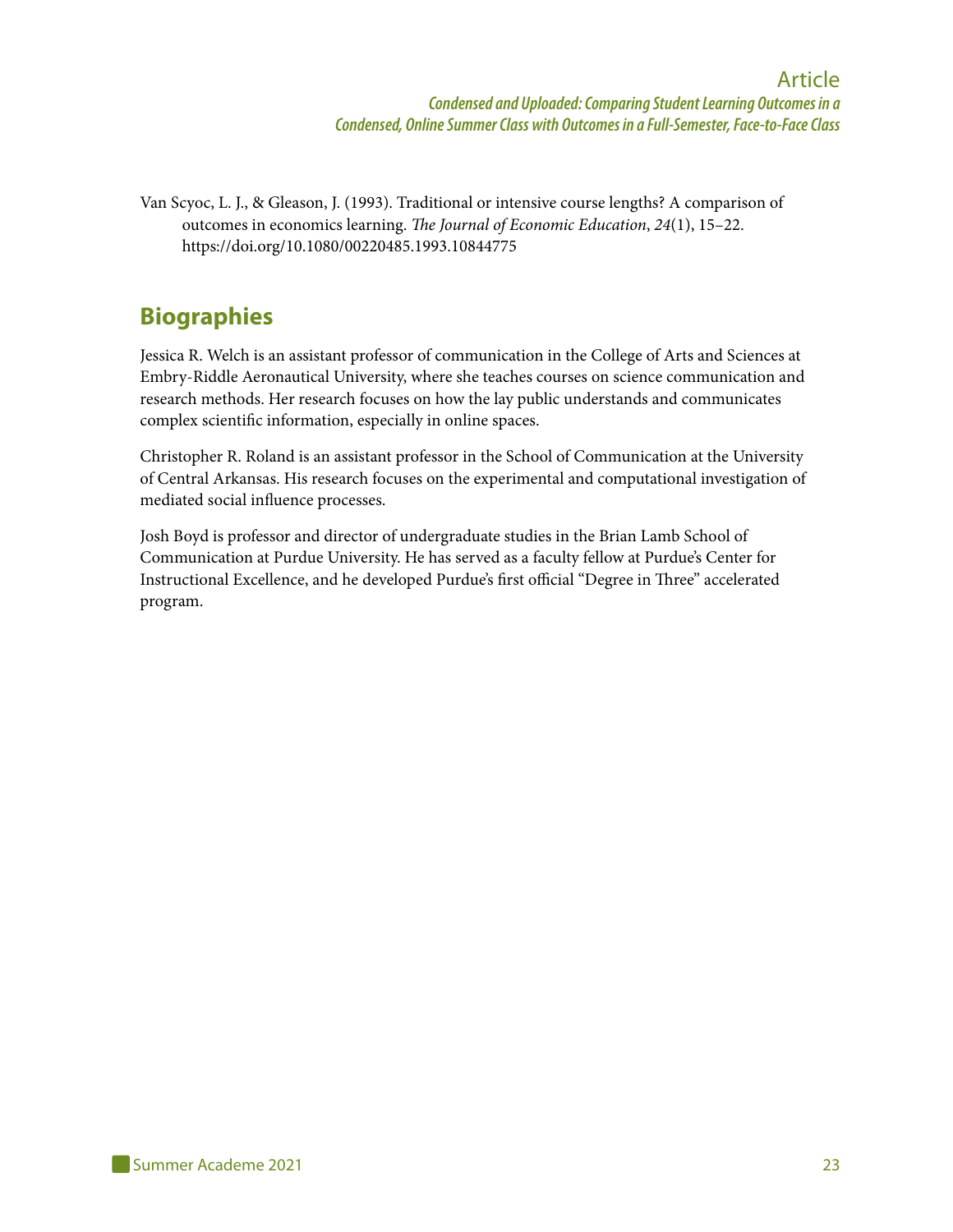#### **Appendix**

Learning Outcomes and Pretest/Posttest Measurement

|    | At the end of this course:                                                                                 | points possible on<br>pretest/posttest |
|----|------------------------------------------------------------------------------------------------------------|----------------------------------------|
|    | 1. You will be able to write a clear thesis statement that condenses<br>an argument into one sentence.     | $0 - 3$                                |
|    | 2. You will be able to write and support an argument about a<br>communication text.                        | $0 - 3$                                |
| 3. | You will be able to explain how rhetoric is foundational for<br>communication.                             | $0 - 4$                                |
| 4. | You will be able to distinguish among qualitative methods of<br>communication research.                    | $0 - 3$                                |
| 5. | You will be able to identify and distinguish among critical<br>perspectives on communication.              | $0 - 3$                                |
|    | 6. You will be able to explore a given sample of communication<br>using multiple methods and perspectives. | $0 - 4$                                |

| <b>Measurement:</b>                                                                                                                                                                                                                                                                                                                                                                                                                                               | learning<br>outcome | points<br>possible |
|-------------------------------------------------------------------------------------------------------------------------------------------------------------------------------------------------------------------------------------------------------------------------------------------------------------------------------------------------------------------------------------------------------------------------------------------------------------------|---------------------|--------------------|
| You are completing an online course, and you've probably also<br>1.<br>taken many conventional classes delivered face-to-face. What<br>do you think—are online classes more effective methods of<br>instruction, or are conventional face-to-face classes? You don't<br>need to make a thorough argument for your position, but in the<br>space below write a complete thesis statement around which you<br>would build an argument answering the question above. |                     | 3                  |
| 2. In one well-developed paragraph, write an argument below about<br>this short video.                                                                                                                                                                                                                                                                                                                                                                            | 2                   | 3                  |
| Name the person recognized as the most influential thinker in the<br>3.<br>history of rhetoric and list two of that person's ideas that remain<br>important and used today.                                                                                                                                                                                                                                                                                       | 3                   | 3                  |